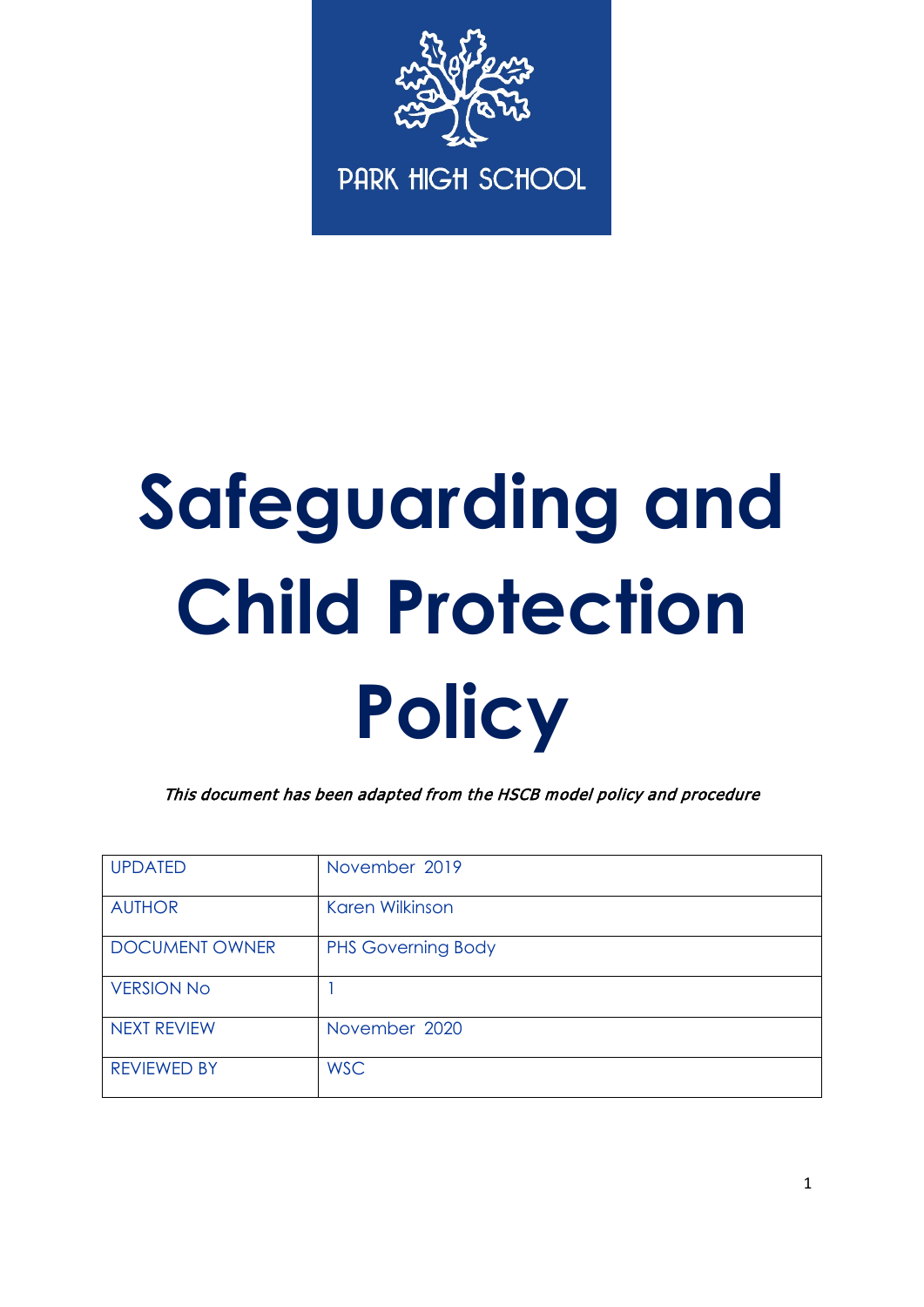This policy was extensively revised and adapted from the Harrow Safeguarding Children's Board model policy. Summary of changes:

- Updated references to legislation
- Updated key personnel
- Updated advice around GDPR and information sharing
- 'Upskirting' now explicitly referenced within sexual violence and harassment.
- Updated Harrow guidance for staff in relation to viewing sexual imagery
- Further link to advice and guidance around criminal exploitation and county lines.
- Refreshed links and guidance for staff in report suspected cases of FGM.
- Refreshed link regarding guidance for supporting parental mental health.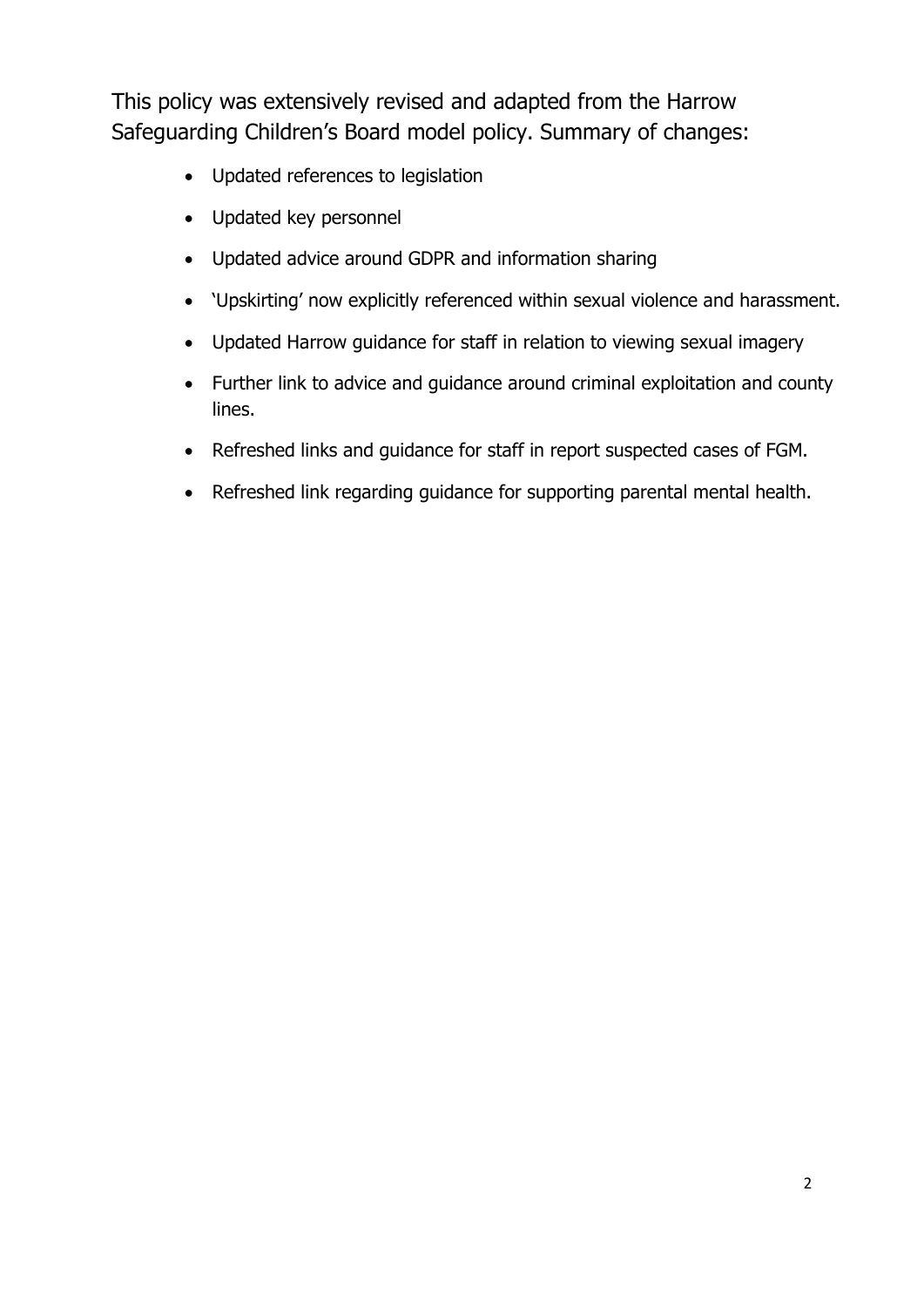| <b>Contents</b><br>Page |                                                                                                                                                                                                                     |    |  |
|-------------------------|---------------------------------------------------------------------------------------------------------------------------------------------------------------------------------------------------------------------|----|--|
|                         | 1. Introduction and legislative framework                                                                                                                                                                           |    |  |
|                         | 2. Key contacts                                                                                                                                                                                                     |    |  |
|                         | 3. School's Safeguarding Mission Statement                                                                                                                                                                          |    |  |
|                         | 4. Responsibilities                                                                                                                                                                                                 |    |  |
|                         | Governing Body<br>$\overline{\phantom{0}}$<br>Designated Safeguarding Lead<br>What all staff should look out for<br>Thresholds for intervention                                                                     |    |  |
|                         | 5. Procedures                                                                                                                                                                                                       | 11 |  |
|                         | General<br>Ξ.<br>- When concerned about a child<br>Dealing with a disclosure<br>Confidentiality and communication with parents<br>$\overline{\phantom{0}}$<br>Record keeping<br>Transfer of files/records<br>$\sim$ |    |  |
|                         | 6. Information sharing                                                                                                                                                                                              | 14 |  |
|                         | 7. Safer Workforce                                                                                                                                                                                                  | 14 |  |
|                         | Safer recruitment<br>Safer working practice<br>$\overline{\phantom{0}}$<br>Managing allegations against staff and volunteers                                                                                        |    |  |
|                         | 8. Physical Intervention / Positive Intervention                                                                                                                                                                    | 16 |  |
|                         | 9. Whistleblowing                                                                                                                                                                                                   | 16 |  |
|                         | 10. Supporting vulnerable children                                                                                                                                                                                  | 17 |  |
|                         | 11. Digital Safety                                                                                                                                                                                                  | 17 |  |
|                         | 12. Peer on Peer Abuse                                                                                                                                                                                              | 18 |  |
|                         | <b>Bullying</b><br>Child on child sexual violence and sexual harassment                                                                                                                                             |    |  |
| Appendix 1 -            | Further Information - Safeguarding Children in Specific Circumstances.<br>Children and the court system<br>a)                                                                                                       | 22 |  |

b) Children with Disabilities or Special Educational Needs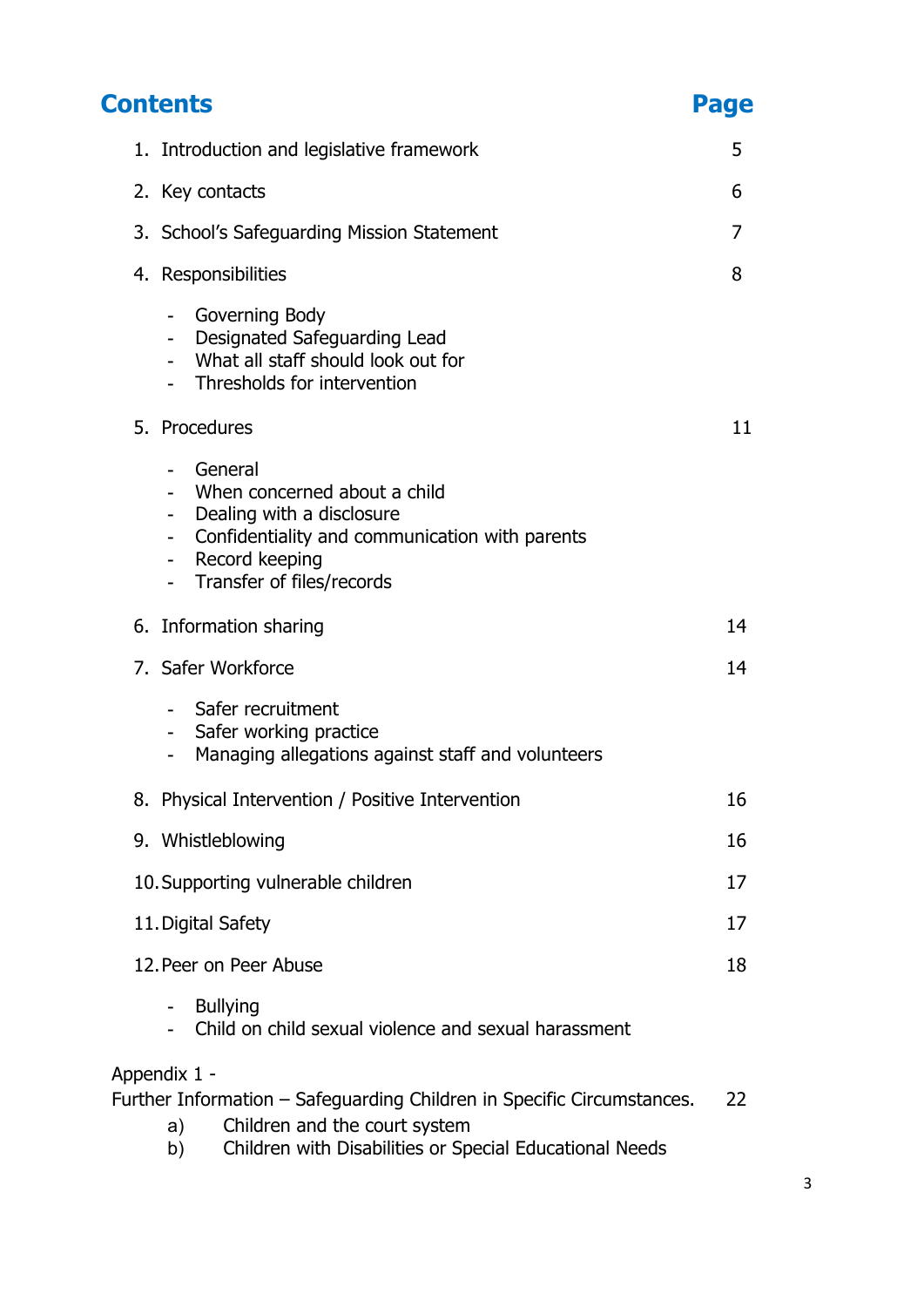- c) Children with a family member in prison
- d) Child Sexual Exploitation
- e) Child criminal exploitation, gangs and youth violence
- 
- f) County Lines<br>g) Domestic abu Domestic abuse
- h) So called 'honour-based violence'<br>i) Female Genital Mutilation
- i) Female Genital Mutilation<br>
j) Forced Marriage
- Forced Marriage
- k) Homelessness
- l) Homestay children staying with host families
- m) Missing education or missing from home and care
- n) Preventing Radicalisation
- o) Private fostering
- p) Substance Misuse
- q) Mental Health
- r) Trafficking and Modern-Day Slavery
- s) Young carers

| Appendix $2 -$ Types of abuse and neglect $-$ definitions | 28 |
|-----------------------------------------------------------|----|
|                                                           |    |
| Appendix 3- Glossary of terms and abbreviations           | 29 |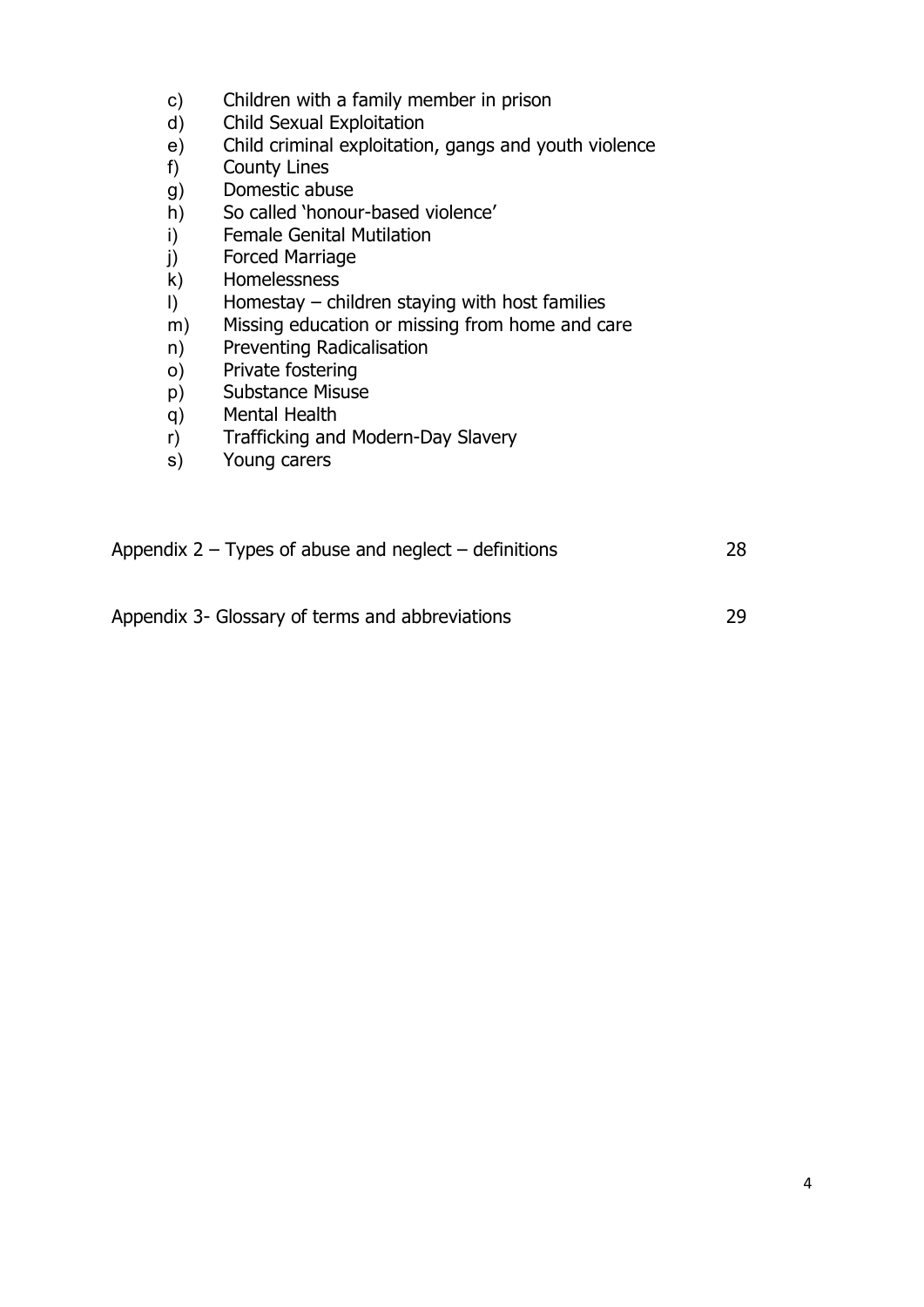# **SCHOOL POLICY**

# **1. Introduction – legislative framework**

**Park High School** is fully committed to meet its responsibility to protect and safequard the welfare of children and young people in its care. We recognise the important part we have to play in identifying children and young people at risk of abuse and neglect and in securing appropriate support for them and their families.

Safeguarding and promoting the welfare of children is defined as:

- Protecting children from maltreatment
- Preventing impairment of children's health or development
- Ensuring that children grow up in circumstances consistent with the provision of safe and effective care
- Taking action to enable all children to have the best outcomes

'Children' includes everyone under the age of 18.

## **'A child centred and coordinated approach to safeguarding'**

The child's best interests will remain our paramount focus and this is best achieved by **Park High School** working within the context of the following statutory duties and government guidance which require effective inter-agency cooperation:

Section 175 of the Education Act 2002 places a statutory duty on the governing body to have policies and procedures in place that safeguard and promote the welfare of children who are pupils of the school.

Section 11 of the Children Act 2004 sets out the arrangements that schools and other specified settings must make to safeguard and promote the welfare of children. These arrangements are outlined within this document so that all staff, families and the local community are provided with a clear understanding of our school's processes and commitment to safeguard and promote the welfare of children and young people in our care.

Our policy and procedures are in accordance with government guidance set out in Keeping [children safe in education \(DfE September 2019\)](https://www.gov.uk/government/publications/keeping-children-safe-in-education--2) (KCSE), which incorporates a range of related responsibilities for schools and statutory duties introduced to protect children and young people from Female Genital Mutilation and Radicalisation. In particular, this document incorporates **Part one** of KCSE to ensure that **all staff** understand how to discharge their roles and responsibilities.

This procedure also reflects government advice [What to do if you are worried a child is](https://www.gov.uk/government/publications/what-to-do-if-youre-worried-a-child-is-being-abused--2)  [being abused: guide for practitioners](https://www.gov.uk/government/publications/what-to-do-if-youre-worried-a-child-is-being-abused--2) (DfE 2015)

The following policy and procedure apply to all governors, staff and volunteers working in our school.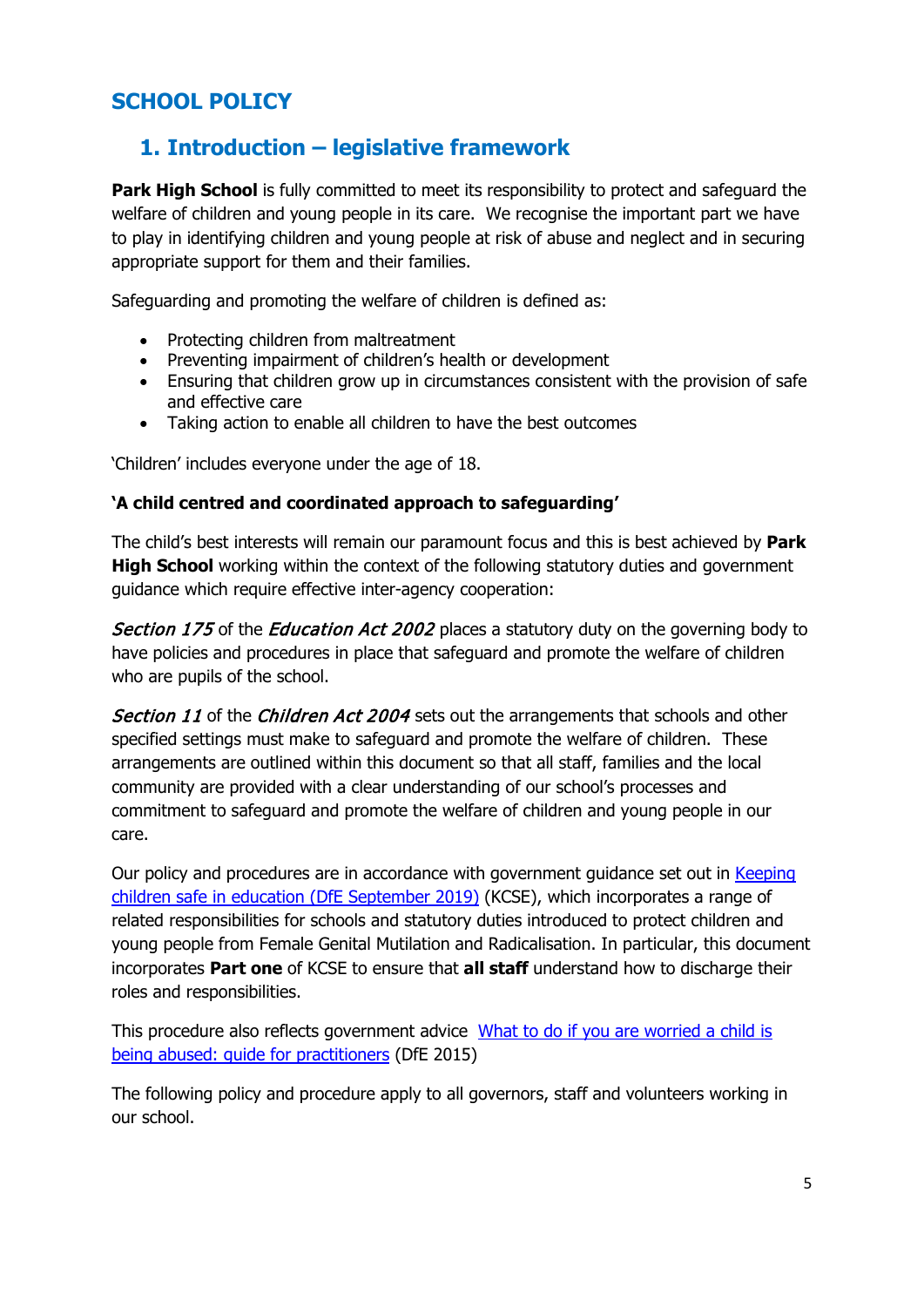It is expected that all staff will also be made aware of related internal school policies including, The Pupil Behaviour Policy and The Staff Behaviour Policy (code of conduct)

# **2. Key Contacts**

# **(i) Safeguarding and Promoting the Welfare of Children at Park High School:**

| <b>Role</b>               | <b>Name</b>                                                 | <b>Telephone</b> | email                                   |
|---------------------------|-------------------------------------------------------------|------------------|-----------------------------------------|
| <b>Designated Lead</b>    | Karen                                                       | 020 8952         | kwilkinson7.310@parkhighstanmore.org.uk |
| <b>Person for</b>         | <b>Wilkinson</b>                                            | 2803             |                                         |
| <b>Safeguarding (DSL)</b> |                                                             |                  |                                         |
| <b>Deputy DSL</b>         | Sam                                                         | 020 8952         | s.browne@parkhighstanmore.org.uk        |
|                           | <b>Browne</b>                                               | 2803             |                                         |
| <b>Designated Lead</b>    | 020 8952<br>Please contact school office for all<br>Sangita |                  |                                         |
| <b>Governor for</b>       | Patel                                                       | 2803             | correspondence.                         |
| <b>Safeguarding</b>       |                                                             |                  |                                         |
| <b>Deputy Lead</b>        | <b>Toral</b>                                                | 020 8952         | Please contact school office for all    |
| Governor                  | Patel                                                       | 2803             | correspondence.                         |
| <b>Lead for Looked</b>    | Karen                                                       | 020 8952         | kwilkinson7.310@parkhighstanmore.org.uk |
| <b>After Children</b>     | <b>Wilkinson</b>                                            | 2803             |                                         |
| <b>Lead for On-line</b>   | Karen                                                       | 020 8952         | kwilkinson7.310@parkhighstanmore.org.uk |
| <b>Safety</b>             | <b>Wilkinson</b>                                            | 2803             |                                         |
|                           |                                                             |                  |                                         |
| <b>Headteacher (for</b>   | Colette                                                     | 020 8952         | Please contact school office for all    |
| concerns/allegations      | O'Dwyer                                                     | 2803             | correspondence.                         |
| about staff               |                                                             |                  |                                         |

**(ii)Key local contacts for safeguarding children**

| <b>Harrow Children's Social Care &amp; Multi-</b><br>agency Safeguarding Hub (MASH) | 'Golden Number': 020 8901 2690<br>Emergency Duty Team: weekends, bank<br>holidays and between 5pm-9am during the<br>week: 020 8424 0999 |
|-------------------------------------------------------------------------------------|-----------------------------------------------------------------------------------------------------------------------------------------|
| <b>Police</b>                                                                       | 101 or for emergency: 999                                                                                                               |
| <b>FGM - Mandatory reporting</b>                                                    | Police on 101                                                                                                                           |
| <b>Local Authority Designated Officer for</b>                                       | Initial referrals via MASH/Golden Number                                                                                                |
| <b>Allegations against staff (LADO)</b>                                             | above. (For on-going cases: 020 8736 6435)                                                                                              |
| <b>Children and Young People with</b><br><b>Disabilities 0-25 years</b>             | 020 8966 6481                                                                                                                           |
| Local multi-agency procedures,                                                      | www.harrowlscb.co.uk                                                                                                                    |
| guidance and Training: Harrow                                                       |                                                                                                                                         |
| <b>Safeguarding Children Board</b>                                                  |                                                                                                                                         |
| <b>NSPCC</b>                                                                        | 0800 800 5000                                                                                                                           |
| <b>Childline</b>                                                                    | <b>0800 1111</b>                                                                                                                        |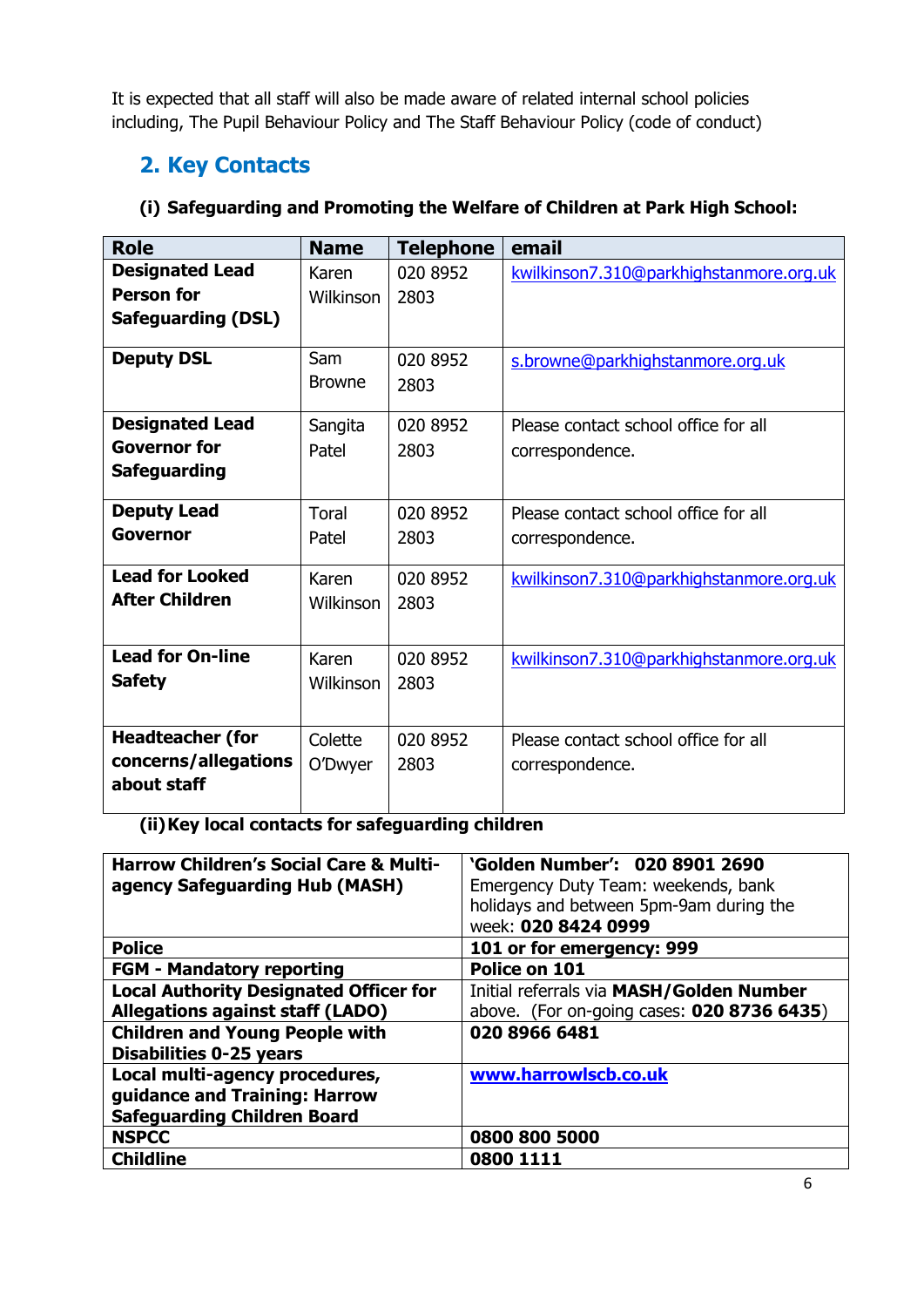**Government's Whistle-blowing Service via NSPCC Report Line 0800 028 0285**

# **3. Park High School Safeguarding Mission Statement**

All staff at **Park High** understand that safeguarding children is everyone's responsibility.

We will:

- Provide a caring, positive, safe and stimulating environment that promotes the social, physical and moral development of the individual child.
- Always act in the best interests of the child, taking their wishes and feelings into account.
- Ensure that all staff and volunteers are recruited using robust 'Safer Recruitment' processes (See **Park High School Safer Recruitment Procedures**).
- Aim to identify concerns early and prevent concerns from escalating. This includes identifying emerging problems, liaising with the DSL, sharing information with other professionals to support early identification and assessment and, in some cases, providing the lead professional in undertaking an early help assessment. See Appendix 1 and [Harrow's Early Help offer.](http://www.harrowlscb.co.uk/parents-carers/early-help/)
- Establish and maintain an environment where children feel respected, safe, and are encouraged to talk and be listened to when they have a worry or concern.
- Require any member of staff who has a concern about a child's welfare to follow the referral process set out in this document.
- Where there is a safeguarding concern, take the child's wishes and feelings into account at all stages of the process of intervention.
- Ensure that children who have been abused or neglected will be supported in line with a child protection plan.
- Work with parents/carers to build a supportive relationship and be clear about our Safeguarding and Child Protection Procedures and in particular, when we may need to refer concerns to other agencies.
- Include opportunities across the curriculum, including PSHE and IT for children to be taught about safeguarding and to develop the skills they need to recognise danger and know where to seek help.
- Maintain an attitude of "it could happen here" where safeguarding is concerned.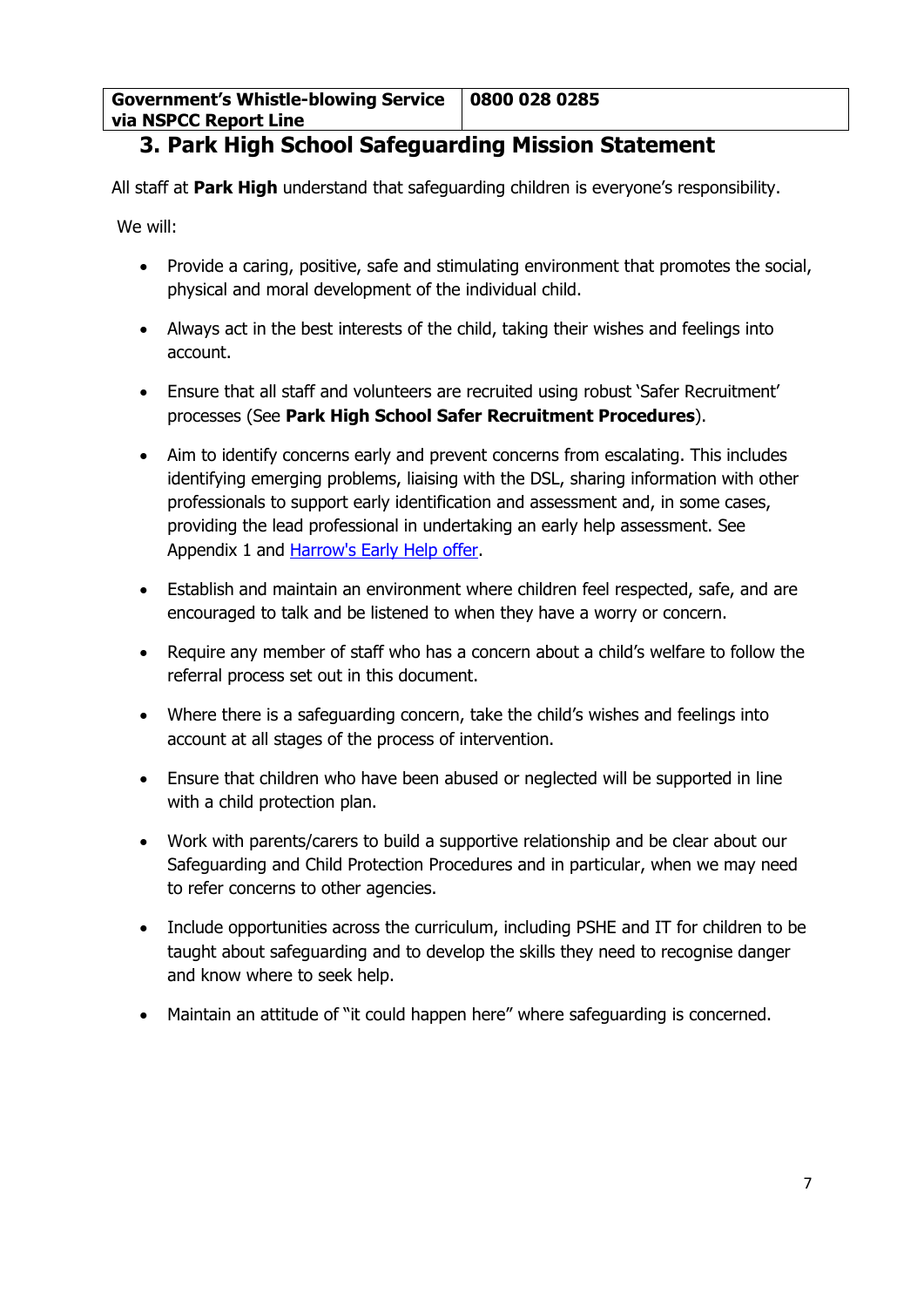## **Why is this important to our school?**

It is important for children to receive the right help at the right time to address risks and prevent issues escalating. Research and serious case reviews have repeatedly shown the dangers of failing to take effective action. Examples of poor practice include:

- failing to act on and refer the early signs of abuse and neglect;
- poor record keeping;
- failing to listen to the views of the child;
- failing to re-assess concerns when situations do not improve;
- not sharing information or sharing information too slowly and;
- a lack of challenge to those who appear not to be taking action.

#### **Contextual Safeguarding**

We recognise that some safeguarding incidents or behaviours are associated with wider environmental factors which relate to children and young peoples' neighbourhoods and/or online communications. Contextual Safeguarding expands the objectives of child protection systems in recognition that young people are vulnerable to abuse in a range of social contexts. For further information see the University of Bedfordshire's [Contextual](https://www.contextualsafeguarding.org.uk/)  [Safeguarding Network.](https://www.contextualsafeguarding.org.uk/)

# **4. Responsibilities**

## **(i) Governing Body**

It is the responsibility of our Governing Body to ensure that our school complies with its legislative duties and has regard to Government guidance Keeping Children Safe in Education 2018 to ensure that our school's policies, procedures and training are effective and comply with the law.

This responsibility includes understanding the local criteria for action and assessment and supplying information as requested by the three safeguarding partners (Local Authority, Police and Clinical Commissioning Group).

#### **Our Governing Body will:**

- Designate a lead governor for child protection and safeguarding who will oversee the school's policy and practice and champion safeguarding issues.
- Nominate a member of the governing body (usually the Chair) to be responsible in the event of an allegation of abuse made against the Headteacher.
- Ensure that the school has a Designated Safeguarding Lead (DSL) within the senior management team.
- Ensure that policies and procedures are in place, which are compliant with government guidance and local Safeguarding Partnership Arrangements. These should be reviewed annually, and staff should be encouraged to contribute to their development. These should be made available publicly via the website or other means.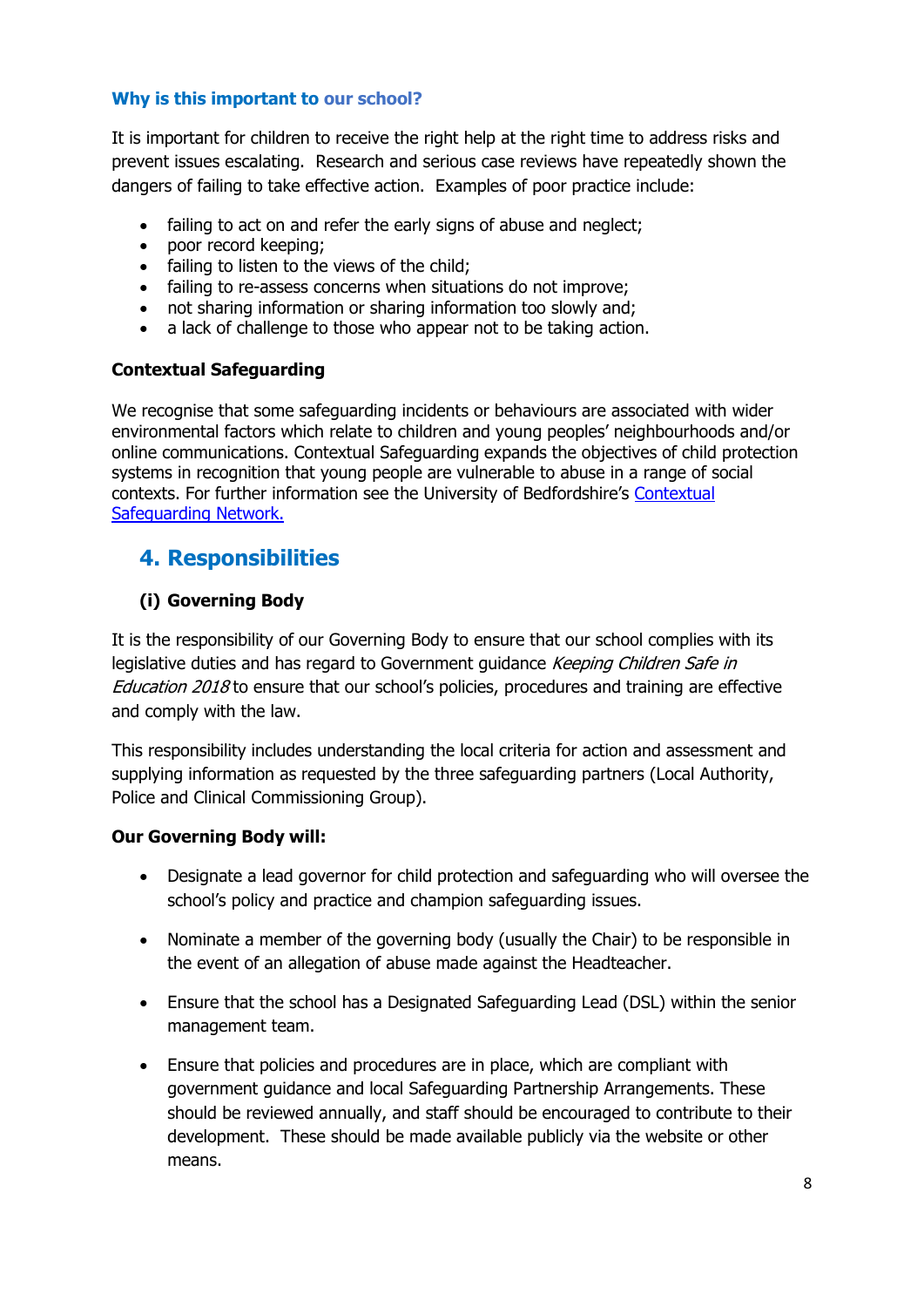- Ensure that all staff and volunteers access appropriate levels of child protection and safeguarding induction and training, including online safety. In addition, all staff should receive regular safeguarding and child protection updates (e.g. via email, ebulletins, staff meetings) as required, and at least annually, to provide them with relevant skills and knowledge to safeguard children effectively.
- Liaise closely with the Designated Safeguarding Lead and receive regular reports to monitor procedures and practice and ensure compliance.
- Ensure that staff understand the process and principles for sharing information, including the Data Protection Act 2018 and the General Data Protection Regulations (GDPR) 2016.
- Ensure that **safe recruitment procedures** are in place and are applied for all staff and volunteers to ensure suitability to work with children, including the requirement for at least one person conducting an interview to have completed safer recruitment training. See school's Safer Recruitment Policy.
- Ensure that **Allegations Management procedures** are in place and embedded across the school.
- Ensure that other related procedures are in place and embedded e.g. the Staff Code of Conduct, Safe Practice, Staff/Pupil Relationships; Acceptable use of Technologies.
- Ensure that appropriate responses to children who go missing from education, particularly repeat occasions are in place to help identify the risk of abuse and neglect, including sexual abuse or exploitation, and to help prevent the risks of their going missing in future.
- Ensure that other related procedures e.g. FGM, Anti-bullying Peer on Peer abuse; Preventing Radicalisation, Trafficking and Modern-Day Slavery are in place and embedded (see Appendix 1: Further Information – Safeguarding Children in Specific Circumstances).
- Ensure any deficiencies in safeguarding arrangements are remedied without delay.
- Ensure that staff are equipped to respond to the needs of vulnerable children including those with disabilities and those who are Looked After by the Local Authority.
- Ensure that the **curriculum** supports children in recognising and responding to risks, including IT.
- Take a proportionate risk-based approach to the level of information that is provided to temporary staff and volunteers.

## **(ii)Designated Safeguarding Lead (DSL)**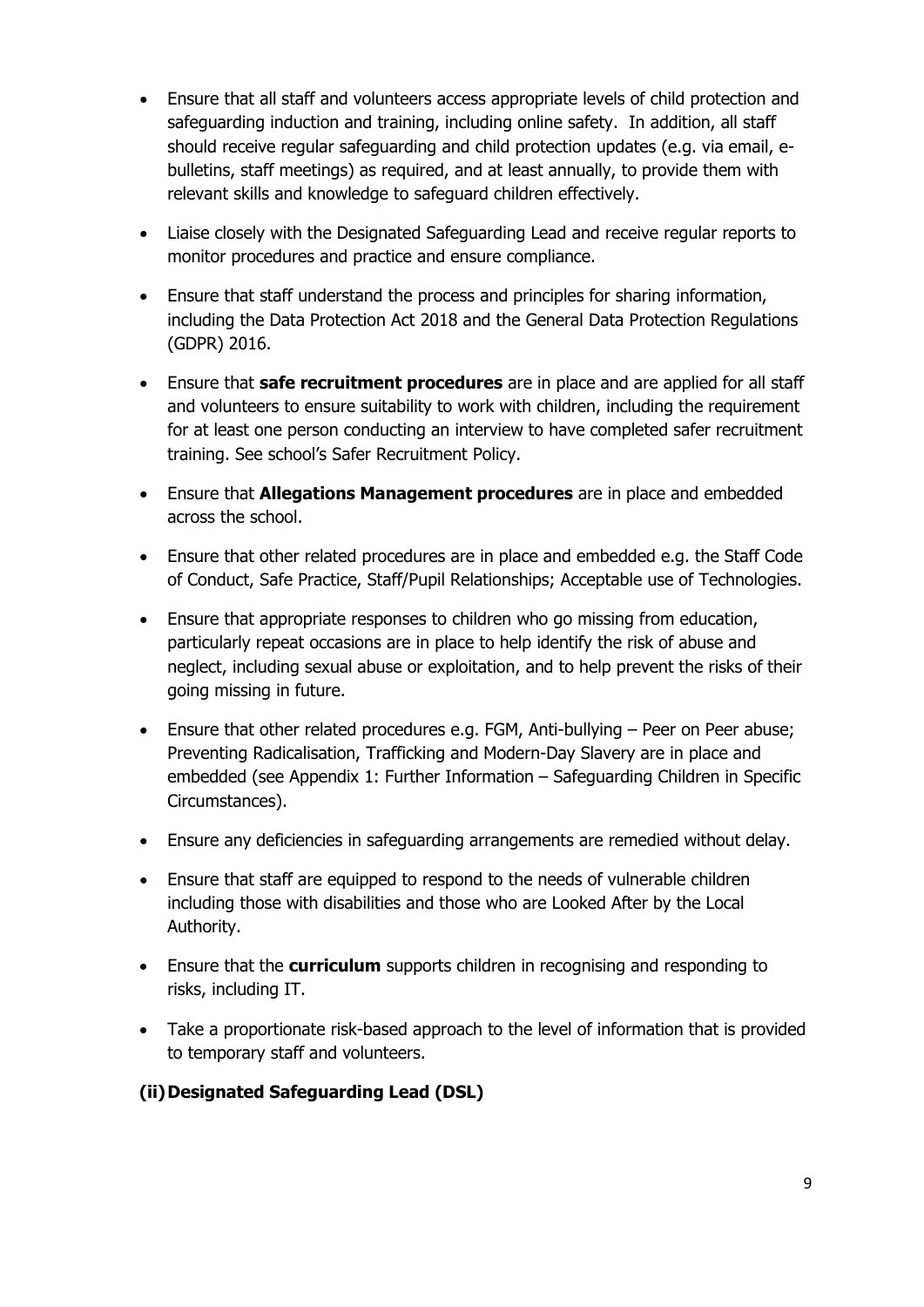Our DSL is a member of the senior management team and takes lead responsibility for safeguarding and child protection. This is explicit in the role-holder's job description. Our Deputy DSL is trained to the same standard as the DSL.

**N.B**. Whilst the activities of a DSL can be delegated to appropriately trained deputy DSLs, the ultimate lead responsibility for safeguarding and child protection remains with the DSL. This responsibility should not be delegated.

During term time our DSL or Deputy DSL will always be available (during school hours) for staff to discuss any safeguarding concerns. We will ensure appropriate cover arrangements for any out of hours/ out of term activities. This includes ensuring that lead colleagues are aware of how to make a referral out of school hours either to a senior colleague or to Harrow MASH, as appropriate.

Our DSL and deputy DSL will liaise with the three safeguarding partners (Local Authority, Police and Clinical Commissioning Group) and work with other agencies in line with *Working* Together to Safeguard Children (2018).

# **Our DSL will:**

- Undergo training to provide them with the knowledge and skills required to carry out the role. Training should be updated every two years with regular updates (at least annually) on developments in between, e.g. via e-bulletins, Forums for DSLs, and reading time, to keep up with any developments relevant to their role.
- Act as focal point for staff concerns and liaise with the Local Authority and other agencies in accordance with *Working Together to Safeguard Children 2018*.
- Refer all cases of suspected abuse to Harrow Children's Social Care via the Multiagency Safeguarding Hub (MASH).
- Refer all cases to the police where a crime has been committed.

# **What all staff should look out for:**

Any child may benefit from early help, but all staff should be particularly alert to the potential need for early help for a child who:

- is disabled and has specific additional needs
- has special educational needs (whether or not they have a statutory Education, health and Care Plan)
- is a young carer
- is showing signs of being drawn in to anti-social or criminal behaviour, including gang involvement and association with organised crime groups
- is frequently missing/goes missing from care or from home
- is at risk of modern slavery, trafficking or exploitation, or FGM
- is at risk of being radicalised or exploited
- is in a family circumstance presenting challenges for the child, such as drug and alcohol misuse, adult mental health issues and domestic abuse, or a parent in prison
- is misusing drugs or alcohol themselves
- has returned home to their family from care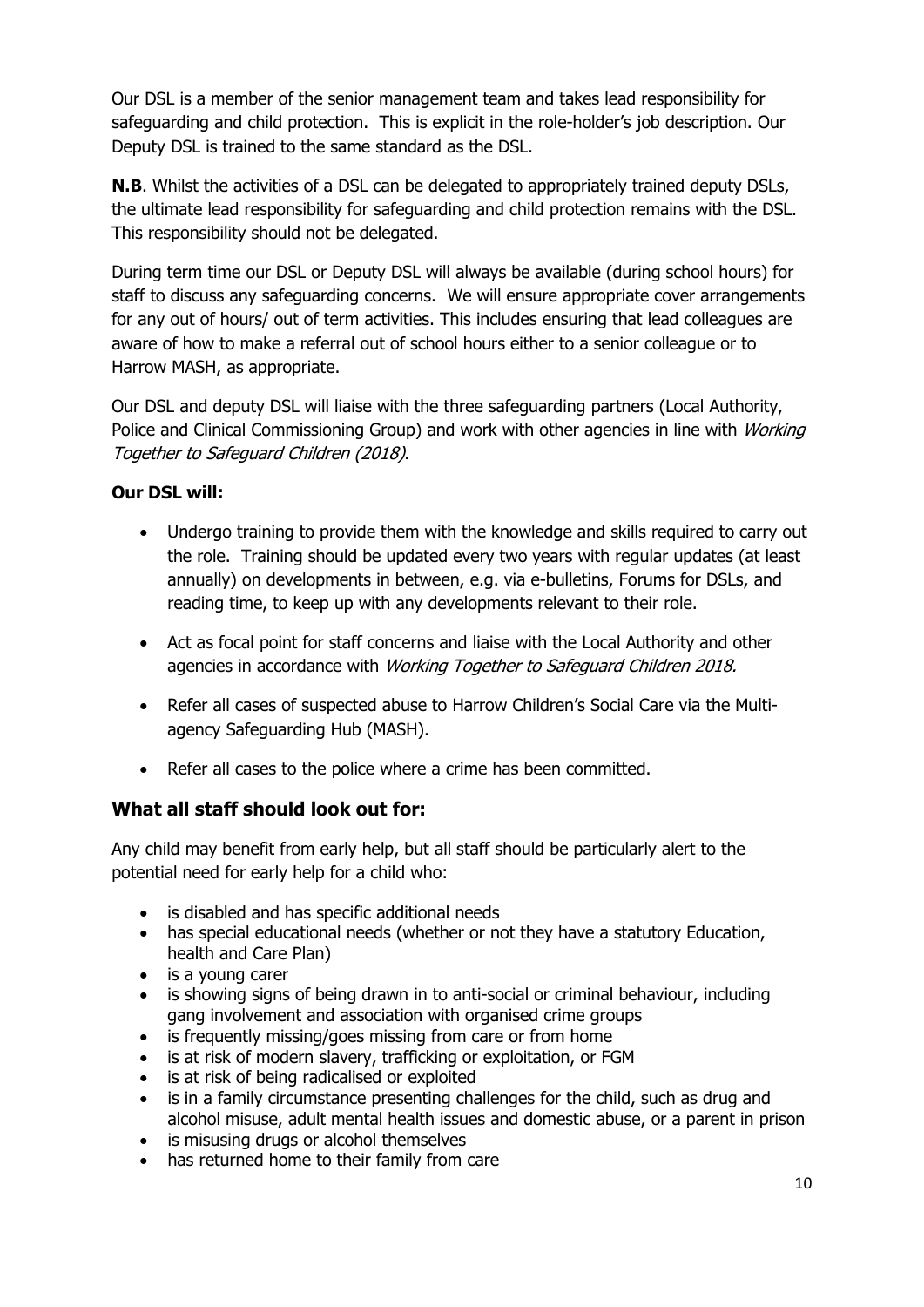• is a privately fostered child

# **Thresholds for Intervention**

The DSL will decide upon the most appropriate course of action and whether the concerns should be referred to Children's Social Care – refer to [Harrow Thresholds Guidance.](http://www.harrowlscb.co.uk/wp-content/uploads/2015/06/Harrow-Threshold-Guidance-Nov-20151.pdf) If it is decided to make a referral to Children's Social Care the parent will be informed, unless to do so would place the child at further risk or undermine the collection of evidence e.g. obtaining forensic evidence. All concerns, discussion and decisions will be recorded in writing.

**N.B.** Informing parents does not require seeking their consent to share the information with professionals who need to know.

The DSL will provide guidance on the appropriate action. Options will include:

- Managing any support for the child internally via the school 's own pastoral support processes;
- An early help assessment or:
- A referral for statutory services e.g. the child is or might be in need or suffering or likely to suffer harm.

**Early Help -** If early help is appropriate, the DSL will generally lead on liaising with other agencies and setting up an inter-agency assessment as appropriate. Staff may be required to support other agencies and professionals in an early help assessment, in some cases acting as the lead practitioner. Any such cases should be kept under constant review and consideration given to a referral to Children's Social Care for assessment for statutory services if the child's situation does not appear to be improving or is getting worse.

**Children in Need –** A child in need is defined under the *Children Act 1989* as a child who is unlikely to achieve or maintain a reasonable level of health or development, or whose health and development is likely to be significantly or further impaired, without the provision of services; or a child who is disabled. The Local Authority is required to provide services for children in need for the purposes of safeguarding and promoting their welfare. Children in need may be assessed under section 17 of the Children Act 1989.

**Children suffering or likely to suffer significant harm -** Local authorities, with the help of other organisations as appropriate, have a duty to make enquiries under section 47 of the Children Act 1989 if they have reasonable cause to suspect that a child is suffering, or is likely to suffer, significant harm. Such enquiries enable them to decide whether they should take any action to safeguard and promote the child's welfare and must be initiated where there are concerns about maltreatment, including all forms of abuse and neglect, female genital mutilation or other so-called honour based violence, and extra-familial threats like radicalisation and sexual exploitation.

# **5. School Procedures**

## **General**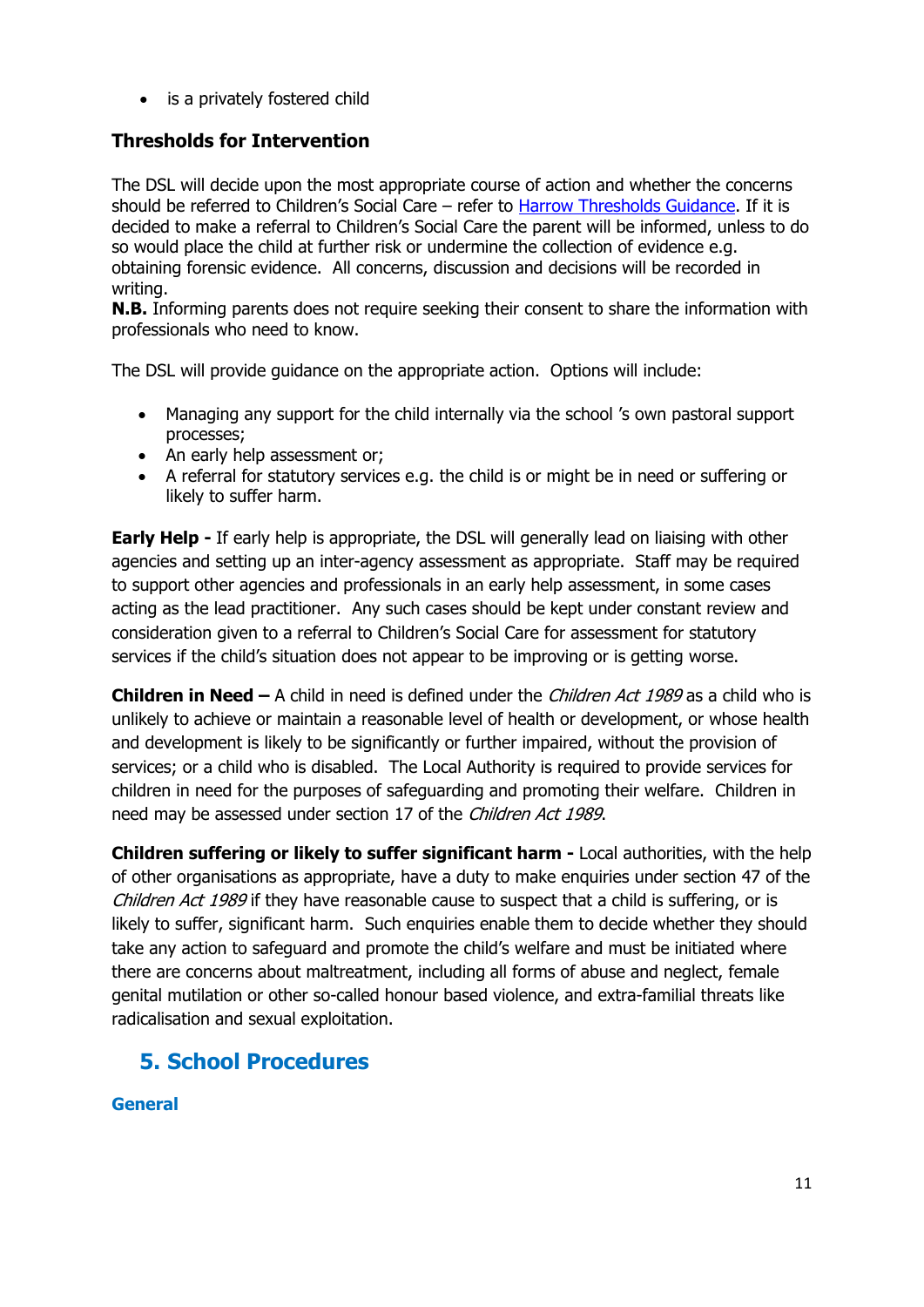- (i) It is the responsibility of every member of staff and volunteer at Park High School to know, understand and follow our Child Protection and Safeguarding Policy and Procedure. They should maintain an attitude of '**it could happen here'** where safeguarding is concerned and know what to look for.
- (ii) If any member of staff or volunteer is concerned about a child s/he must inform the DSL or one of the deputy DSLs immediately. They must record information regarding the concerns on the same day. The written record must be a clear, precise, factual account of the observations or what has been said.
- (iii) Where there is a child protection concern, allegation or disclosure the DSL will make an immediate call to Children's Social Care to alert or to consult with them. The Multi Agency Referral Form will be sent by the DSL or deputy DSL.
- (iv) If in exceptional circumstance the DSL (or deputy) is not available, this should not delay appropriate action being taken. Staff should consider speaking to a member of the wider safeguarding team, senior leadership team and/or take advice from Children's Social Care. In these circumstances, any action taken should be shared with the DSL as soon as is practically possible.
- (v) If a member of staff disagrees about the level of concern and feels that a child has not been protected, then any member of staff can make a direct referral to Children's Social Care – refer to HSCB quidance on multi-agency resolution of professional [disagreements](http://www.harrowlscb.co.uk/london-gp/challenge-and-escalation/)
- (vi) Within one working day of a referral being made, Children's Social Care should acknowledge receipt to the referrer and make a decision about the next steps and the type of response that is required. The referrer should follow up if this information is not forthcoming.
- (vii) If social workers decide to carry out a statutory assessment, staff should do everything they can to support that assessment (supported by the DSL as required).
- (viii) If, after a referral, the child's situation does not appear to be improving, the referrer should consider following the [HSCB guidance on multi-agency resolution of](http://www.harrowlscb.co.uk/london-gp/challenge-and-escalation/)  [professional disagreements](http://www.harrowlscb.co.uk/london-gp/challenge-and-escalation/) to ensure that their concerns are addressed and, most importantly, that the child's situation improves.

# **When concerned about a child**

All staff and volunteers should be aware that the main categories of abuse include, Physical, Emotional, Sexual Abuse and Neglect (see Appendix 2). Training should equip staff to help identify the indicators of harm, but in general in an abusive relationship a child may:

- Appear frightened of a parent or others in the household e.g. siblings;
- Appear frightened of someone outside of the home, including a peer. This includes within the school setting;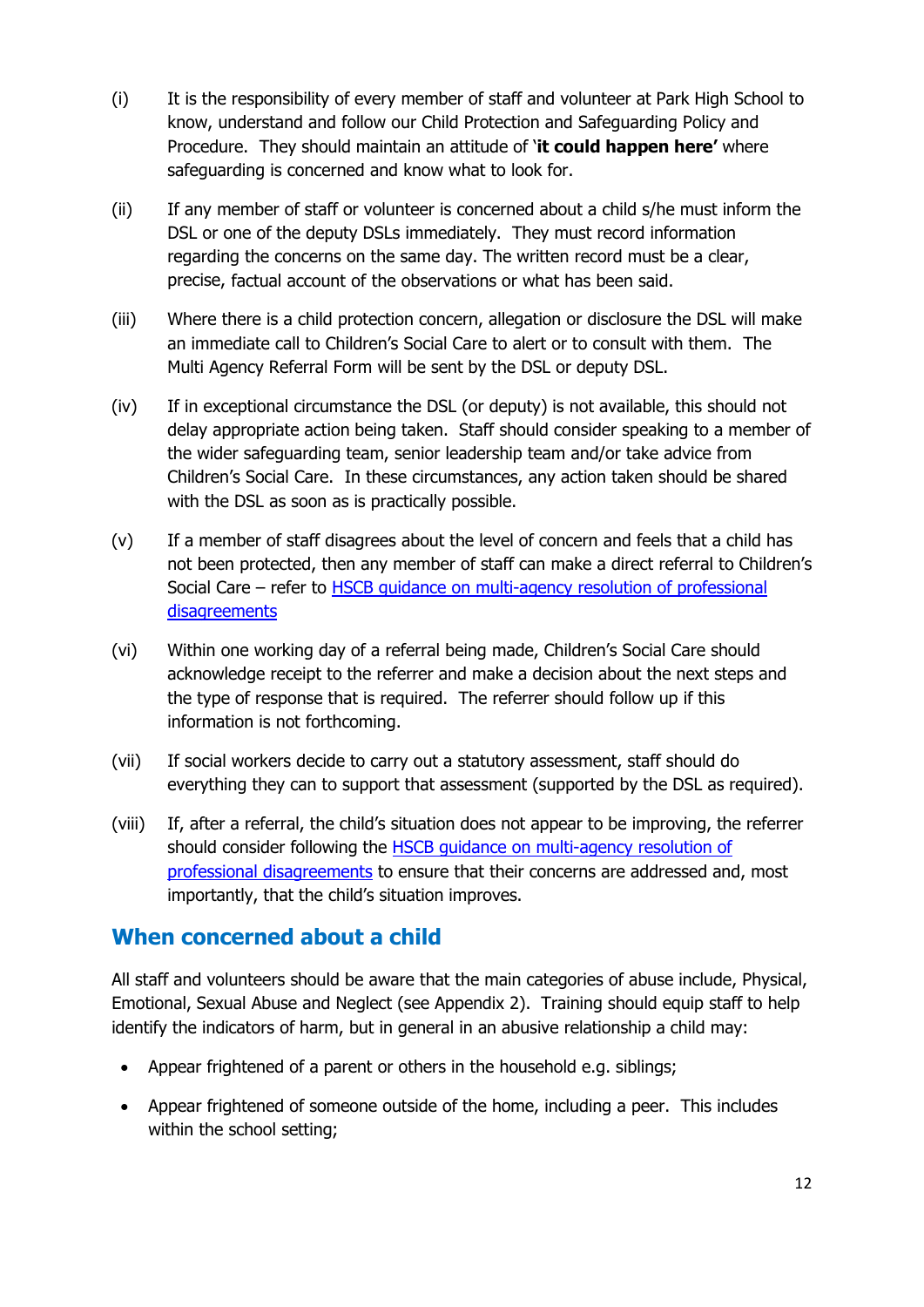- Act in a way that is inappropriate to her/his age and development (full account needs to be taken of different patterns of development and cultural backgrounds);
- Display insufficient sense of boundaries or lack stranger awareness;
- Appear wary of adults and display a 'frozen watchfulness' or appear noticeably withdrawn.

# **Dealing with a disclosure**

If a child discloses that he or she has been abused or neglected, the member of staff or volunteer should:

- Listen to what is being said without displaying shock or disbelief, allowing the child to talk freely and at their own pace;
	- Take what the child says seriously;
	- Reassure the child, but do not make promises, particularly about maintaining confidentiality – it might be necessary to refer to other agencies;
	- Reassure the child that they are not at fault and they were right to tell someone;
	- Listen and only ask questions when it is necessary to obtain clarification;
	- Do not criticise the alleged perpetrator;
	- Make a written record as soon as possible, using the child's language when relaying what they said (do not include the personal opinion of the note taker);
	- Pass the information to the DSL without delay.

# **Confidentiality and Communicating with Parents**

All staff in schools have a responsibility to share relevant information about the protection of children with other specified professionals, particularly investigative agencies (Children's Social Care and the Police).

If a child confides in you and requests that the information is kept secret, it is important to tell the child in a sensitive manner and appropriate to their development that you cannot promise complete confidentiality, but explain what you will do next and that information will only be shared with those who need to know in order to help.

Staff/volunteers who receive sensitive information about children and their families should therefore only share information with appropriate professionals.

Parents should be made aware of the school's Safeguarding and Child Protection Policy and Procedures and that these are available on our school's website.

Parents should be informed prior to referrals being made to other agencies, unless to do so might place the child at further risk or cause evidence to be removed or destroyed. The DSL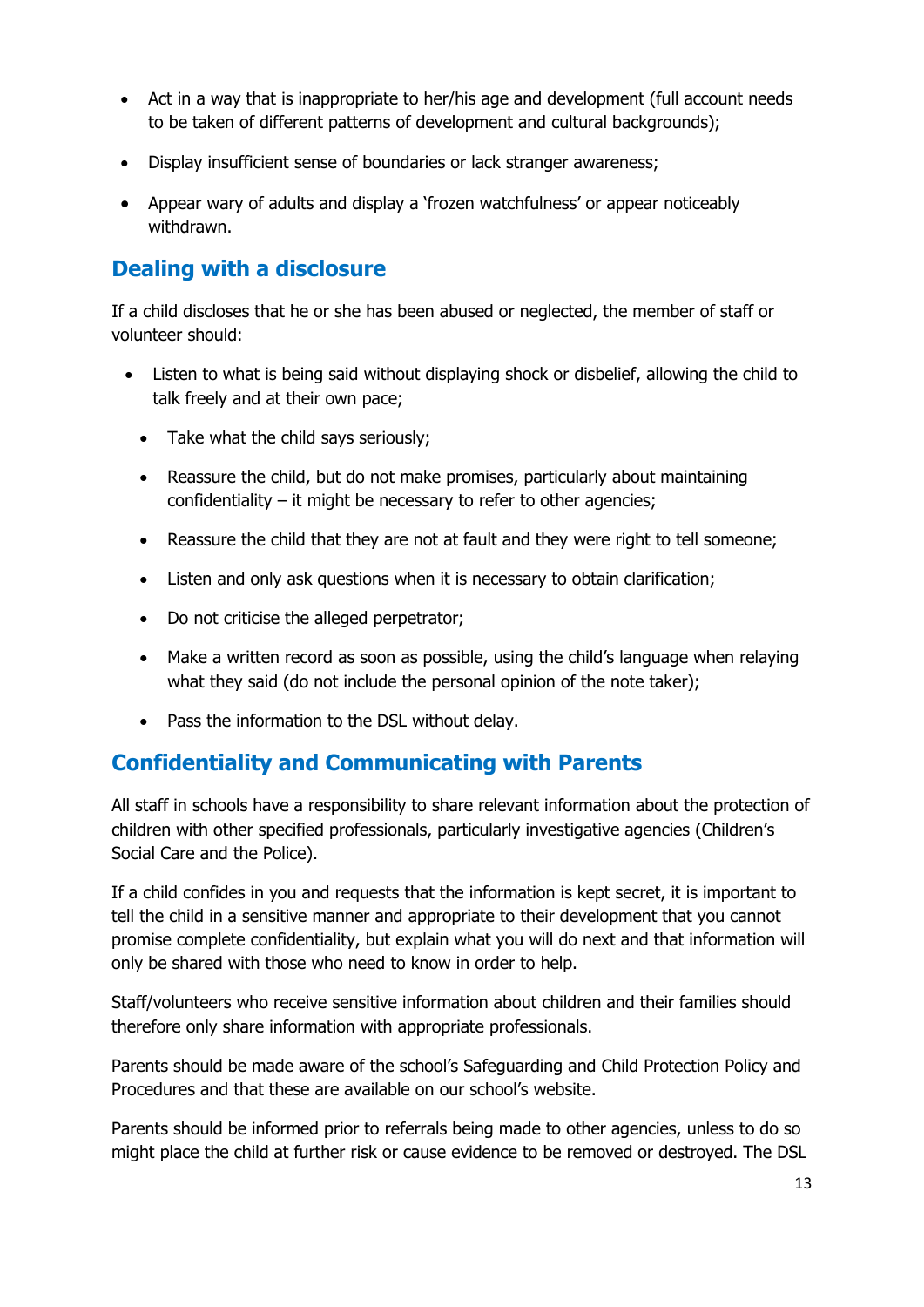will ensure that our school's information sharing arrangements comply with the DfE's [Information Sharing: Guidance for Practitioners](https://www.gov.uk/government/publications/safeguarding-practitioners-information-sharing-advice) [awaiting further guidance from DfE].

Any written communications containing sensitive information must only be sent to other professionals on a need to know basis using secure mail processes e.g. secure email.

# **Record Keeping**

When a child protection concern has been identified, reported or disclosed, the member of staff receiving this information should:

- Make brief notes as soon as possible. Use the school Record of Concern Sheet wherever possible.
- Not destroy any original notes these are sometimes required by a court.
- Record the date, time, place and any noticeable non-verbal behaviour and the words used by the child.
- Draw a diagram to indicate the position of any visible injuries.
- Record statements and observations rather than interpretations or assumptions.
- Make a record of all concerns, discussions and decisions made, and the reasons for those decisions. If in doubt about recording requirements, staff should discuss with the DSL.
- Sign and date your notes.

All notes and records must be given to the DSL promptly.

The DSL will ensure that all safeguarding records are managed in accordance with the [Education \(Pupil Information -](http://www.legislation.gov.uk/uksi/2005/1437/regulation/6/made) England) Regulation 2005.

# **Transfer of files/records**

When a child leaves our school, our DSL will ensure that their child protection file, if they have one, is transferred securely to the new school or college as soon as possible and ensure that the relevant member of staff in the new establishment is made aware. For further guidance see **HSCB Guidance on the transfer of a CP** or Safequarding file to another [educational setting.](http://www.harrowlscb.co.uk/wp-content/uploads/2015/06/Guidance-on-the-transfer-of-a-child-protection-safeguarding-file-1.pdf)

# **6. Information Sharing**

Information sharing is vital in identifying and tackling all forms of abuse and neglect. The Data Protection Act 2018 and the General Data Protection Regulation (GDPR) do not prevent or limit the sharing of information for the purposes of keeping children safe. Fears about sharing information **must not** be allowed to stand in the way of the need to promote the welfare and protect the safety of children.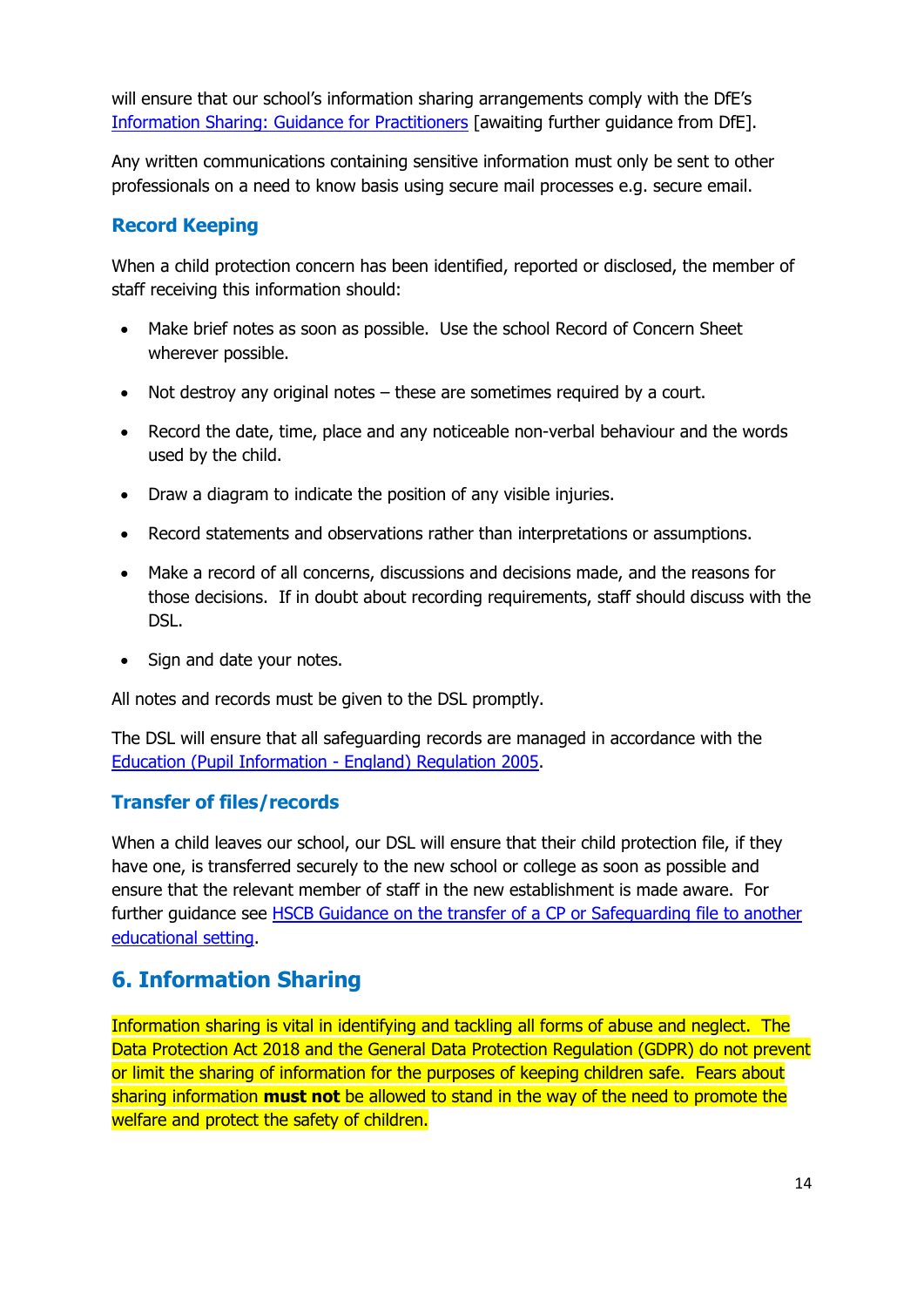Further advice can be found on the Information Commissioner's Website and in particular the

[ICO Guide to Data Protection](https://ico.org.uk/for-organisations/guide-to-data-protection/) which includes guidance on the GDPR.

The DfE has also published [Information Sharing Advice for Safeguarding Practitioners](https://d.docs.live.net/b54dd050185e1c2e/Documents/Everything%2002%20September%202018/Coral/Model%20Safeguarding%20and%20Child%20Protection%20Policy%20draft%20Oct%2019.docx)

This document includes the seven golden rules to information sharing:

- 1. Remember that the General Data Protection Regulation (GDPR), Data Protection Act 2018 and human rights law are not barriers to justified information sharing, but provide a framework to ensure that personal information about living individuals is shared appropriately.
- 2. Be open and honest with the individual (and/or their family where appropriate) from the outset about why, what, how and with whom information will, or could be shared, and seek their agreement, unless it is unsafe or inappropriate to do so.
- 3. Seek advice from other practitioners, or your information governance lead, if you are in any doubt about sharing the information concerned, without disclosing the identity of the individual where possible.
- 4. Where possible, share information with consent, and where possible, respect the wishes of those who do not consent to having their information shared. Under the GDPR and Data Protection Act 2018 you may share information without consent if, in your judgement, there is a lawful basis to do so, such as where safety may be at risk. You will need to base your judgement on the facts of the case. When you are sharing or requesting personal information from someone, be clear of the basis upon which you are doing so. Where you do not have consent, be mindful that an individual might not expect information to be shared.
- 5. Consider safety and well-being: base your information sharing decisions on considerations of the safety and well-being of the individual and others who may be affected by their actions.
- 6. Necessary, proportionate, relevant, adequate, accurate, timely and secure: ensure that the information you share is necessary for the purpose for which you are sharing it, is shared only with those individuals who need to have it, is accurate and up-to-date, is shared in a timely fashion, and is shared securely (see principles).
- 7. Keep a record of your decision and the reasons for it  $-$  whether it is to share information or not. If you decide to share, then record what you have shared, with whom and for what purpose.

All staff should be proactive in sharing information as early as possible to help identify, assess and respond to risks or concerns about the safety and welfare of children, whether this is when problems are first

# **7. Safer Workforce**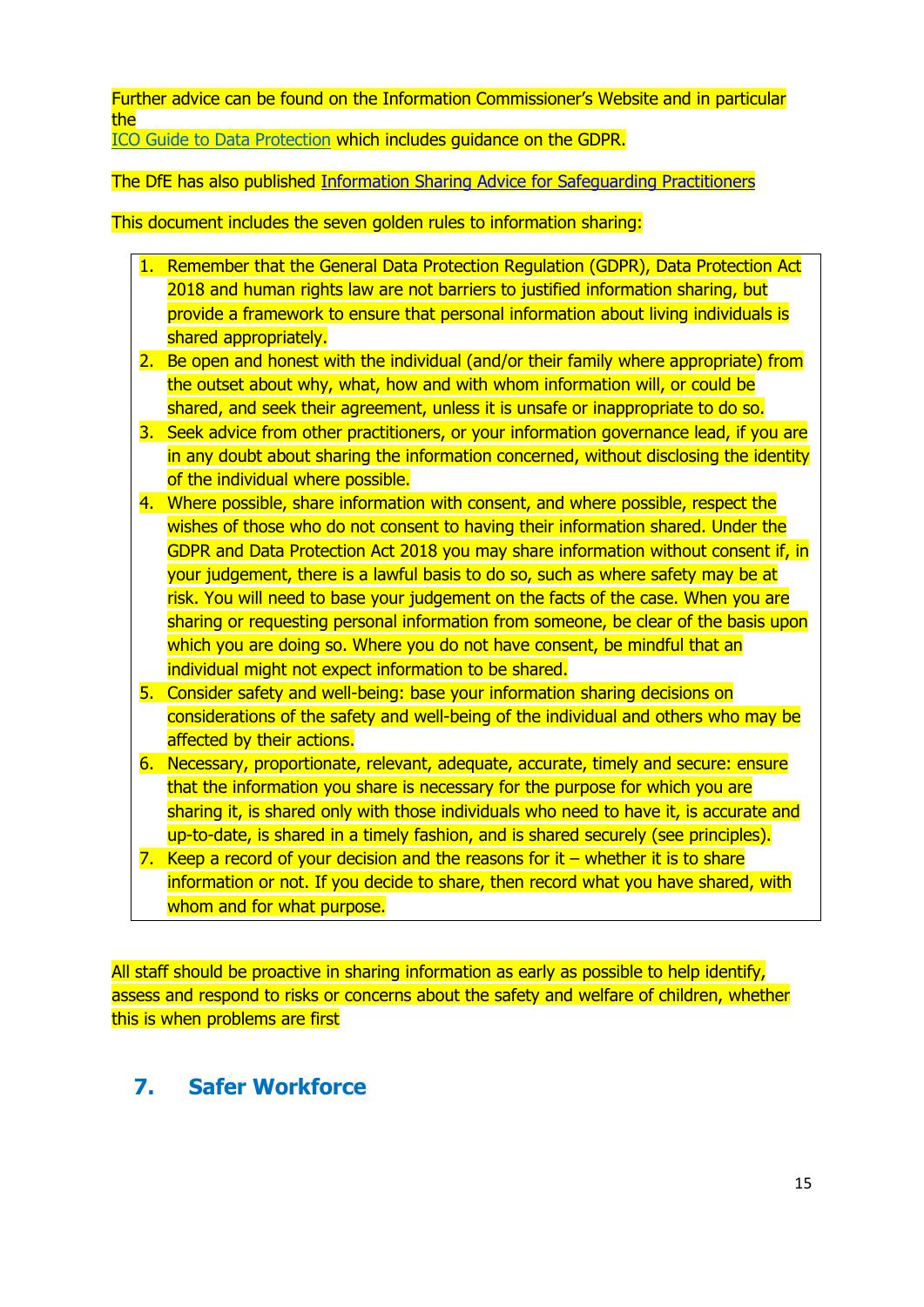**Safer Recruitment -** Park High School has a separate *Safer Recruitment Policy* which specifies how all staff and volunteers must be recruited, following robust recruitment and selection process, including DBS and thorough reference checks.

The aims of the *Safer Recruitment Policy* are to help appoint the most suitable people to work with our pupils and to deter, reject or identify people who might harm pupils or are otherwise unsuitable to work or volunteer in our school.

**Safer working practice -** All school staff and volunteers should take care not to place themselves in a vulnerable position with a child. Park High School's Code of Conduct and Guidance for Safer Working Practice forms part of our School's compulsory training for all staff and volunteers. Click here for further information [https://www.saferrecruitmentconsortium.org/GSWP%20Oct%202015.pdf.](https://www.saferrecruitmentconsortium.org/GSWP%20Oct%202015.pdf)

**Managing allegations against staff and volunteers -** Any allegation against a member of staff or volunteer, as described below, must be reported to the **headteacher** without delay, unless the Headteacher is the subject of the allegation - when the **chair of governors** must be informed. Where the headteacher is also the sole proprietor of an independent school, allegations should be reported directly to the Designated Officer at the local authority via the **MASH.**

Where a member of staff or volunteer may have:

- Behaved in a way that has or may have harmed a child;
- Possibly committed a criminal offence against/relating to a child;
- Behaved towards a child or children in a way which indicates s/he would pose a risk of harm if they work regularly or closely with children.

In addition, we ensure that staff and volunteers are aware that sexual relationships with pupils aged under 18 are unlawful and could result in legal proceedings taken against them under the Sexual Offences Act 2003.

Our school will also ensure that any staff facing an allegation will be provided with support, including a named contact if they are suspended. We will work effectively with the Local Authority's Designated Officer to help ensure that the matter is dealt with as quickly, fairly and consistently as possible in the interests of all concerned.

The person to whom an allegation is first reported should take the matter seriously and keep an open mind. S/he should not investigate or ask leading questions if seeking clarification. Confidentiality should not be promised and information is to be shared on a 'need to know' basis only.

An immediate written record of the allegation should be made, including time, date and place where the alleged incident took place, with brief details of what was said to have happened. This record should be signed and immediately passed on to the Headteacher (or Chair of Governors if the allegation is made against the Headteacher).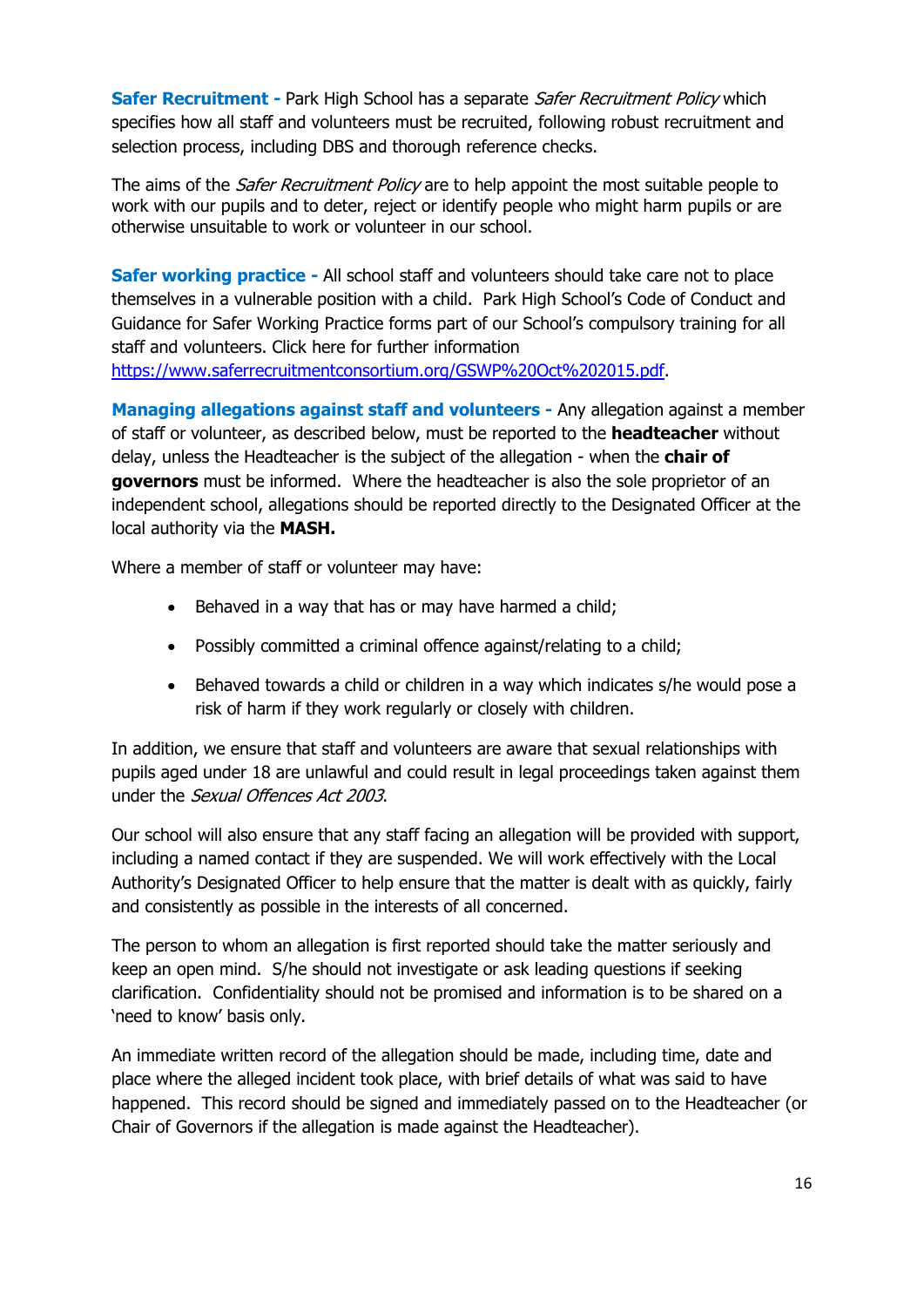The Headteacher or Chair of Governors will not investigate the matter but will consult the Local Authority's Designated Officer (LADO) for Managing Allegations via the Multi-agency Safeguarding Hub (MASH).

Whilst recognising our duty to support staff, the welfare of our pupils remains our paramount consideration.

Our school will ensure that any disciplinary proceedings against staff relating to child protection matters are concluded in full even when the member of staff is no longer employed at the school. We recognise our legal duty to refer to the DBS and any other relevant professional body details of anyone who has harmed or poses a risk of harm to a child. For further details on the management of allegations against staff, please see Park High School's Safer Recruitment Policy.

# **8. Physical Intervention/ Positive Intervention**

Our school's policy on physical intervention and positive handling by staff is set out separately. It complies with the [DfE's guidance on use of reasonable force.](https://www.gov.uk/government/publications/use-of-reasonable-force-in-schools) This policy states that staff may only use reasonable force, meaning no more force than is needed to prevent pupils from hurting themselves or others, from damaging property, or from causing disorder. It is always unlawful to use force as a punishment.

Headteachers and other authorised trained staff can use such force/restraint as is reasonable in the circumstances to conduct a search for the following prohibited items: knives and weapons, alcohol, illegal drugs, stolen items, cigarettes and tobacco, fireworks, pornographic images, mobile phones or any article that has been or is likely to be used to commit an offence, cause personal injury or damage property.

Where the use of force is necessary, plans and reasonable adjustments should be made for disabled children and children with special educational needs.

Any use of force or restraint must be recorded and signed by a witness. The parent/carer will be informed of the incident.

# **9. Whistleblowing**

All staff and volunteers at our school should feel able to raise concerns about poor or unsafe practice and potential failures in the school's safeguarding regime and know that such concerns will be taken seriously by our senior leadership team.

All staff and volunteers are to be made aware of their Whistle-blowing responsibilities and promptly report any concerns in the interests of protecting children and staff from poor practice and or unsuitable behaviour. This includes the requirement to self-disclose any personal information which may impact on their suitability to work in an education setting.

Where internal reporting arrangements are viewed not to have been taken seriously or with sufficient rigour, any member of staff can raise concerns externally if the matter is not resolved by the Headteacher or Chair of Governors e.g. via the Local Authority's Designated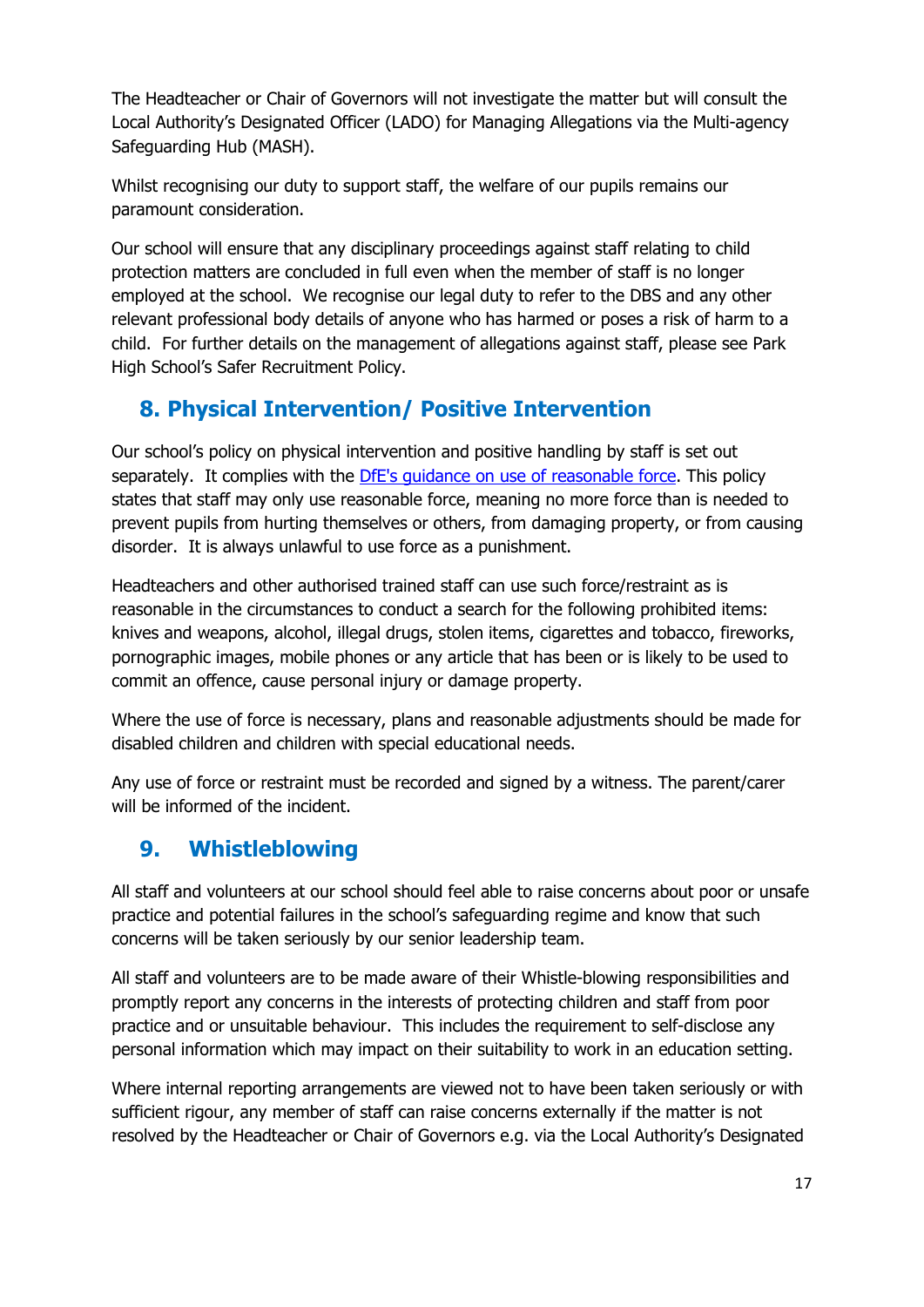Officer for Managing Allegations; the HSCB or the Government's Whistle-blowing report line: **0800 028 0285** or **[help@nspcc.org.uk](mailto:help@nspcc.org.uk)**

# **10. Supporting Vulnerable Children**

We recognise that without appropriate intervention and support, abuse or witnessing violence may have an adverse impact on children which may last into adulthood.

Our school will support pupils through:

- Curricular opportunities to encourage self-esteem and self-motivation;
- An ethos that actively promotes a positive, supportive and safe environment and values the whole community;
- Liaison with other agencies which support the pupil such as Social Care and Child and Adolescent Mental Health Services (CAMHS);
- Our school's behaviour policy will support vulnerable pupils in the school. Our staff will agree a consistent approach that focuses on the behaviour of the child but does not damage the pupil's sense of worth.

**Children Looked After.** The most common reason for children becoming looked after is as a result of abuse and/or neglect. We will ensure that our staff have the skills, knowledge and understanding necessary to keep looked after children safe, including children who were previously looked after.

In particular, we will ensure that appropriate staff have the information they need in relation to a child's looked after legal status (whether they are looked after under voluntary arrangements with consent of parents or on an interim or full care order) and contact arrangements with birth parents or those with Parental Responsibility. Our staff will obtain information about the child's care arrangements and the levels of authority delegated to the carer by the authority looking after him/her. Our **Designated Teacher for Children Looked After** will obtain details of the child's social worker and the name of the virtual school head in the authority that looks after the child.

The DSL for CLA will work with the virtual school head and the Personal Adviser to promote the educational achievement and welfare of existing and previously Looked After Children. For further information see [The Role and Responsibilities of the Designated Teacher](https://www.gov.uk/government/publications/designated-teacher-for-looked-after-children) and [Promoting the Education of Looked After Children.](https://www.gov.uk/government/publications/promoting-the-education-of-looked-after-children)

# **11. Digital Safety**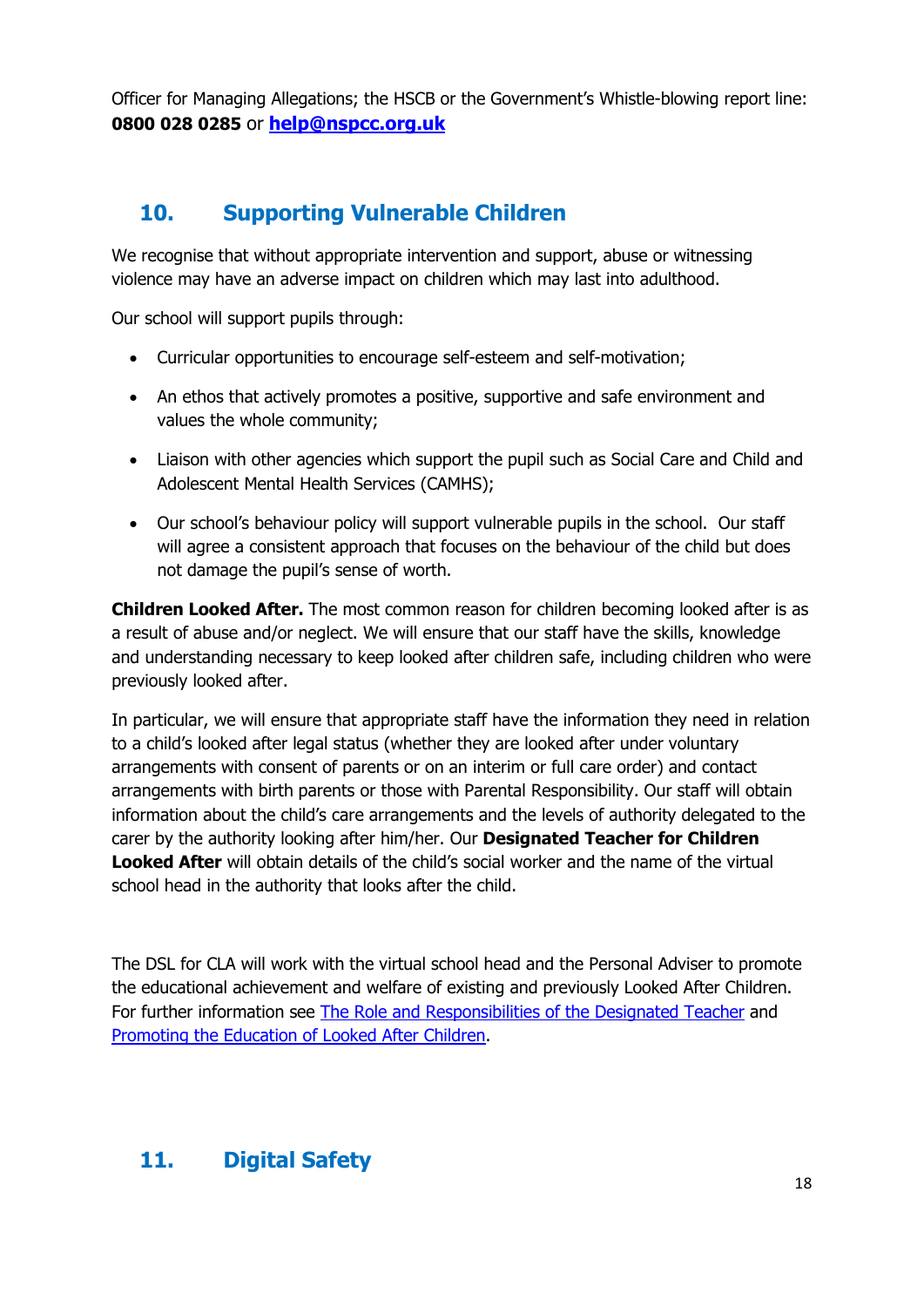Our *[Digital Safety Policy](https://www.parkhighstanmore.org.uk/attachments/download.asp?file=1145&type=pdf)* is set out in a separate document. We ensure that we have effective mechanisms to identify, intervene in, and escalate any incident where appropriate. Online safety is included in our curriculum at all levels and information is also provided to parents/carers.

All staff are made aware of the school policy on Digital Safety which sets our expectations relating to:

- Creating a safer online environment including training requirements, filters and monitoring;
- Giving everyone the skills, knowledge and understanding to help children and young people stay safe on-line;
- Inspiring safe and responsible use and behaviour;
- Safe use of mobile phones both within school and on school trips/outings;
- Safe use of camera equipment, including camera phones; and
- What steps to take if you have concerns and where to go for further help.

Staff must read the *Digital Safety Policy* in conjunction with our Code of Conduct in relation to personal online behaviour.

# **12. Peer on Peer Abuse**

**Bullying -** Our school's policy on the prevention and management of bullying is set out in a separate document and is reviewed annually by the governing body. This policy includes reference to all prejudice related bullying. We acknowledge that to allow or condone bullying may lead to considerations under child protection procedures.

We recognise that children can also be vulnerable to physical, sexual and emotional bullying and abuse by their peers or they may be the perpetrator of such behaviour. We will always address such abuse seriously, involving partner agencies where required. We will remain alert to the possibility that a child or young person who has harmed another may well also be a victim. Staff should not dismiss some abusive sexual behaviour as 'normal' between young people and should not develop high thresholds before taking action.

If one child or young person causes harm to another, this should not necessarily be dealt with as abuse. When considering whether behaviour is abusive, it is important to consider:

- Whether there is a large difference in power (for example age, size, ability, development) between the young people concerned; or
- whether the perpetrator has repeatedly tried to harm one or more other children; or
- Whether there are concerns about the intention of the alleged perpetrator. In order to minimise the risk of peer on peer abuse the school: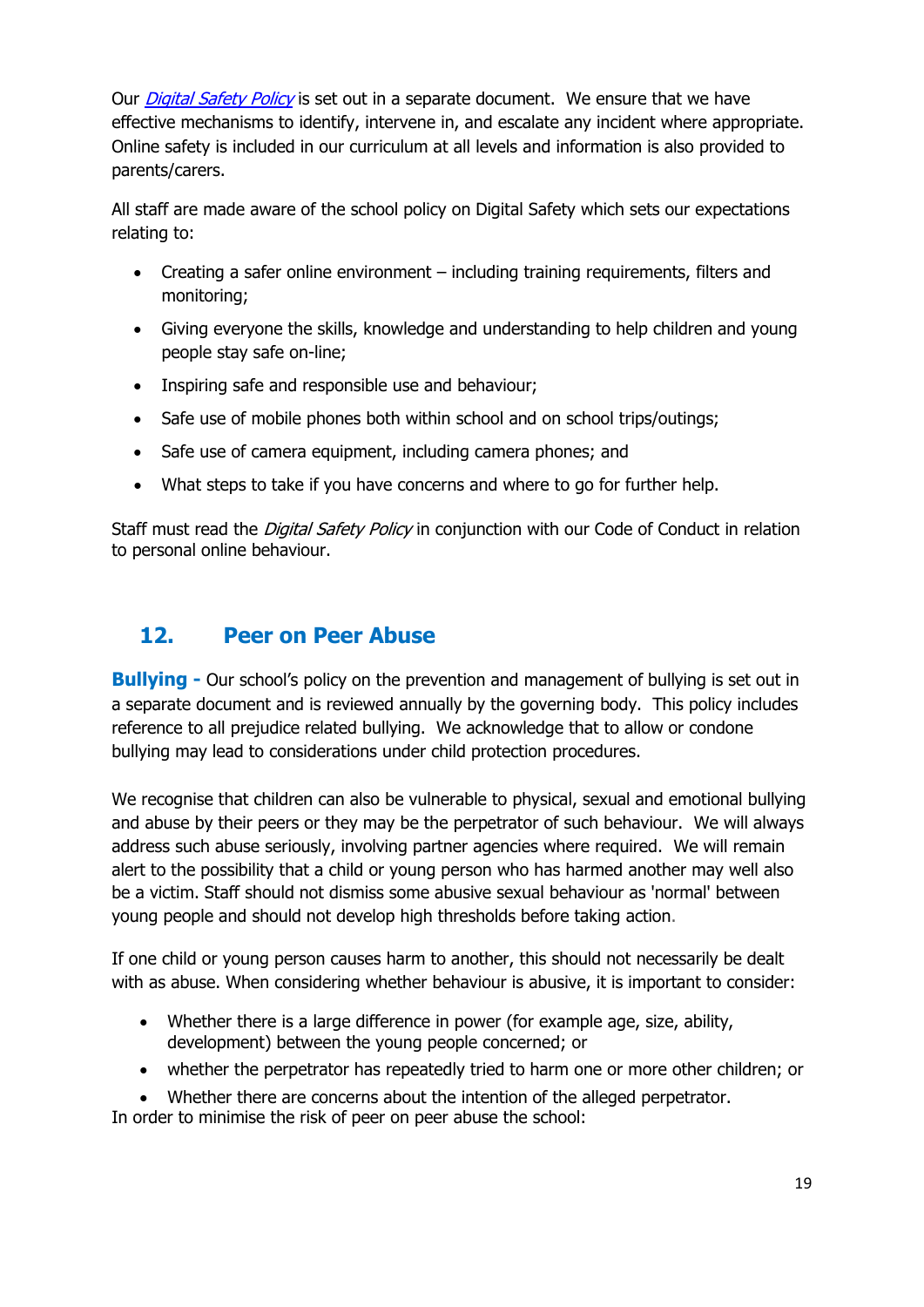- Provides a developmentally appropriate PSCHEe curriculum which develops students understanding of acceptable behaviour and keeping themselves safe.
- Have systems in place for any student to raise concerns with staff, knowing that they will be listened to, believed and valued.
- Develop robust risk assessments where appropriate.<br>• Have relevant policies in place (e.g. behaviour policy
- Have relevant policies in place (e.g. behaviour policy).

# **Child on child sexual violence and sexual harassment –**

At Park High**,** we recognise that sexual violence and sexual harassment can occur between children of **any age and sex.** It can be complex and may occur online and offline. We also recognise the new criminal offence of 'Upskirting' (taking a picture under a person's clothing without them knowing, with the intention of viewing their genitals or buttocks to obtain sexual gratification, or cause the victim humiliation, distress or alarm.

We will ensure that all victims are taken seriously, and that appropriate action is taken to address the issue, including the provision of appropriate support. Sexual violence or sexual harassment will not be passed off as 'banter' or just 'part of growing up'.

## **In response to such a report our school will:**

- reassure the victim that they will be taken seriously, and they will be supported;
- respond in line with our safeguarding procedures outlined in sections 5 to 7 of this document;
- where a concern includes an online element, follow Searching, screening and [confiscation: advise for schools](https://www.gov.uk/government/publications/searching-screening-and-confiscation) and [UKCCIS Sexting in schools and colleges.](https://www.gov.uk/government/groups/uk-council-for-child-internet-safety-ukccis) Adults should not view sexual imagery unless there is good and clear reason to do so. Wherever possible responses to incidents should be based on what DSLs have been told about the content of the imagery. See [Guidance on Suspected](http://www.harrowscb.co.uk/wp-content/uploads/2019/10/Suspected-Indecent-Imagery-Protocol-for-staff.pdf)  [Indecent Imagery for Staff.](http://www.harrowscb.co.uk/wp-content/uploads/2019/10/Suspected-Indecent-Imagery-Protocol-for-staff.pdf)
- if possible, manage any such reports with two members of staff present (preferably the DSL being one of them).

Where there has been a report of sexual violence, our DSL will make and record an immediate risk and needs assessment.

Where there has been a report of sexual harassment, the DSL will consider the need for a risk assessment on a case-by-case basis.

The risk and needs assessment will consider and keep under review:

- the victim, especially their protection and support;
- the alleged perpetrator; and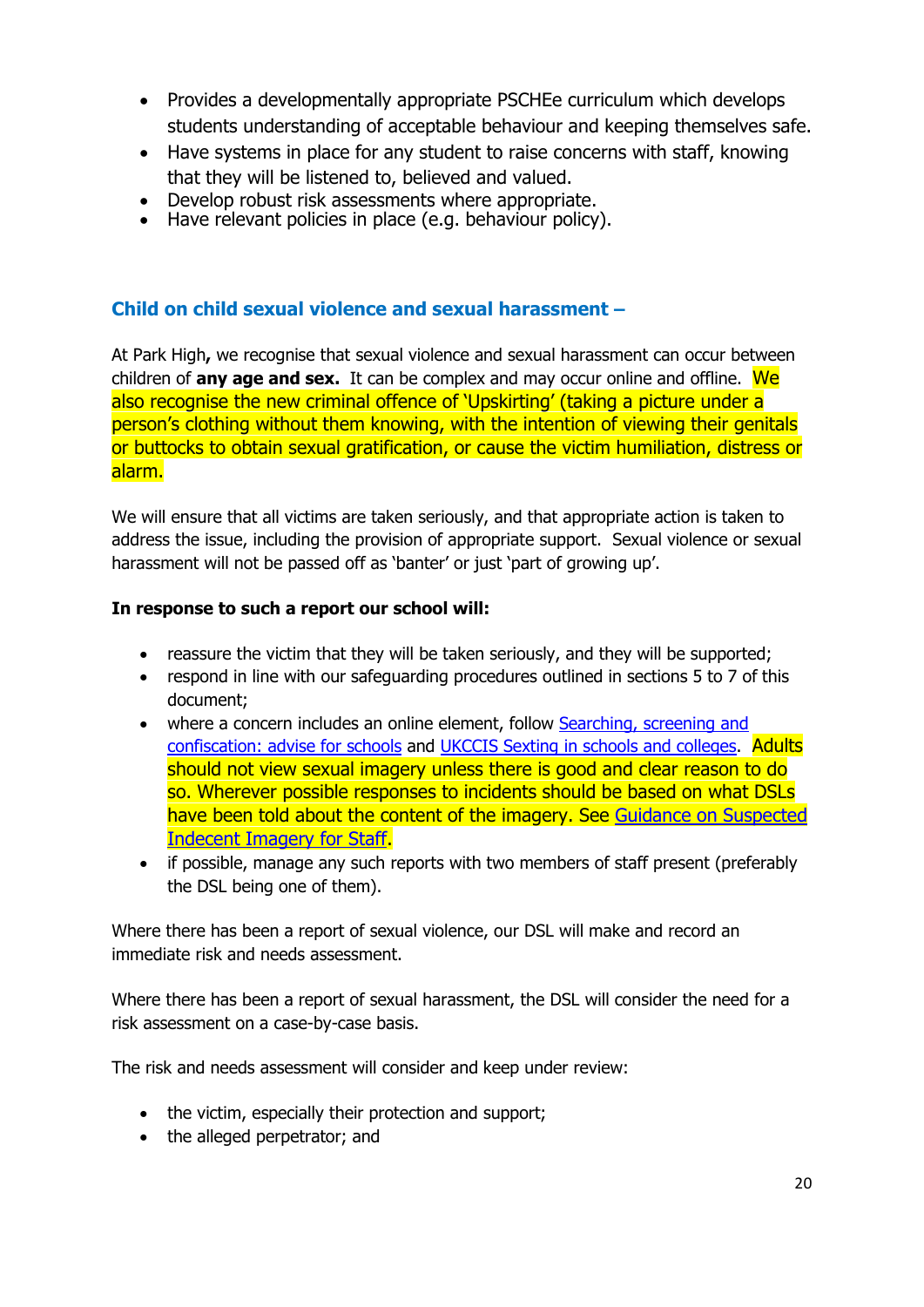• all the other children (and, if appropriate, adult students and staff) at the school, especially any actions that are appropriate to protect them

Our DSL will engage with children's social care, the police and specialist services as required. Any risk assessments undertaken by the other agencies/services will be used to inform our school's own risk assessment.

Important considerations:

- the wishes of the victim in terms of how they want to proceed. Victims should be given as much control as is reasonably possible;
- the nature of the alleged incident(s), including whether a crime may have been committed and consideration of any harmful sexual behaviour;
- the ages and developmental stages of the children involved;
- any power imbalance between the children e.g. age differential, disability or learning difficulty
- if the alleged incident is a one-off or a sustained pattern of abuse;
- any ongoing risks to the victim, other children, adult students or staff; and
- other related, contextual issues e.g. in the community/local environment
- if both the alleged perpetrator and victim are still attending the same school, how best to keep them at a reasonable distance apart (including on transport).

## **Management of sexual violence/harassment cases**

Where appropriate, the management of such cases will be agreed in consultation with children's social care and/or the police or other specialist service. There are four possible routes – **all** underpinned by the principle that such behaviour is **never acceptable and will not be tolerated:**

- (i) **Manage internally** In some case of sexual harassment, e.g. one-off incidents, it might be appropriate to handle the incident internally, perhaps through utilising our behaviour and bullying policies and by providing pastoral support.
- (ii) **Early Help**  Providing early help can be particularly useful to address non-violent harmful sexual behaviour and may prevent escalation of sexual violence.
- (iii) **Referrals to children's social care**  Where a child has been harmed, is at risk of harm, or is in immediate danger, we will make a referral to children's social care, who will determine whether any of the children involved are in need of protection or other services. Referring to children's social care should not delay our school from taking immediate action to protect the victim and other children. However, we will ensure that any such actions do not jeopardise a statutory investigation.
- (iv) **Reporting to the Police –** Any report to the police will generally be in parallel with a referral to children's social care. Where a report of rape, assault by penetration or sexual assault is made, the matter should be passed on to the police. If the alleged perpetrator is under ten (below the age of criminal responsibility), the principle of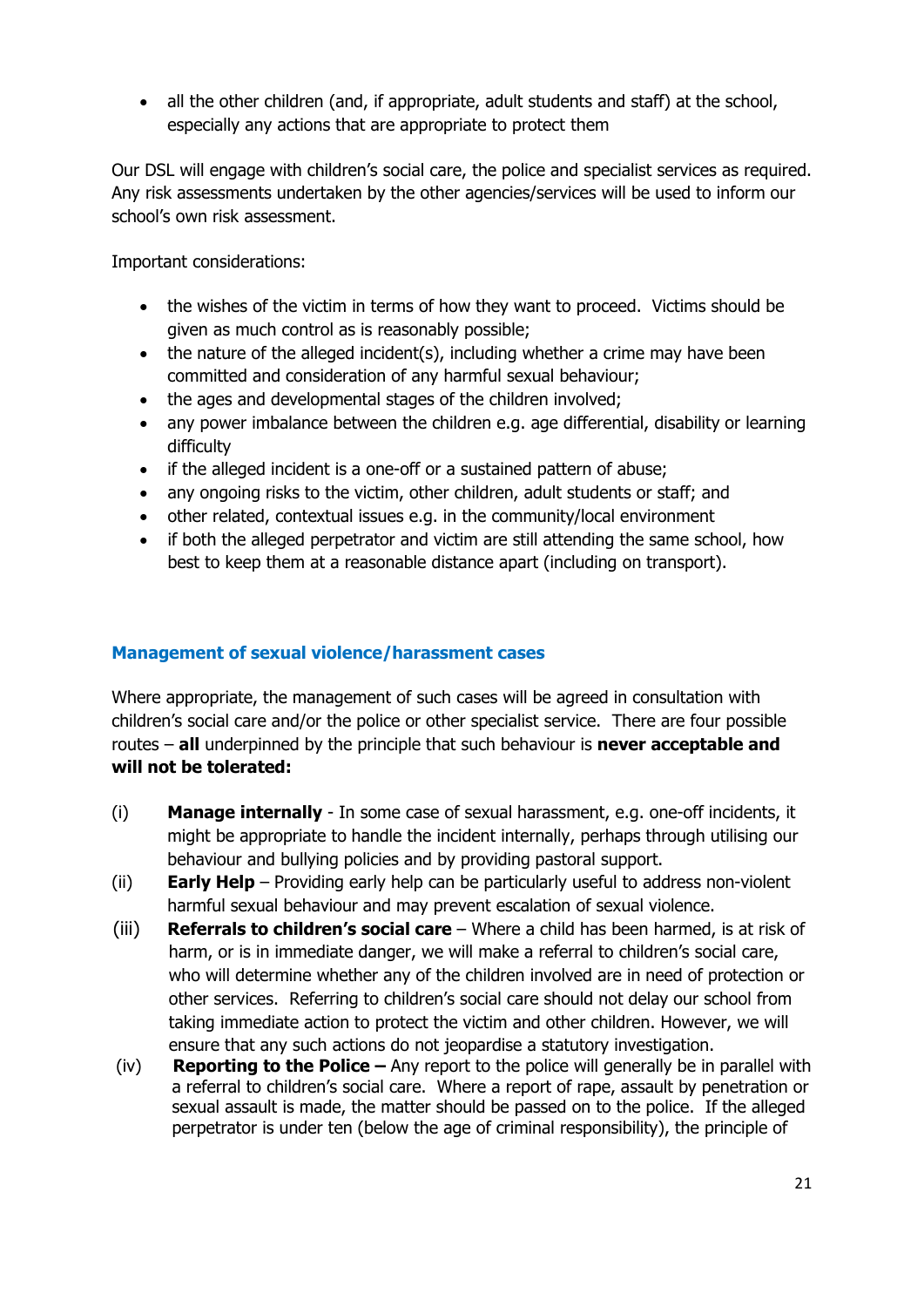reporting to the police remains. The police will take a welfare approach, rather than a criminal justice approach.

The school will consult the police and agree what information can be disclosed to staff and others the alleged perpetrator and their parents/carers. They should also discuss the best way to protect the victim and their anonymity.

#### With all routes outlined above, it is vital that all concerns, decisions and reasons for decisions are recorded (written or electronic**).**

**Bail conditions** –The term 'Released Under Investigation' (RUI) will apply where circumstances do not warrant the application of bail to either re-attend on a particular date or to include conditions preventing activity or in some cases ensuring compliance with an administrative process.

In all cases, our school will work with children's social care and the police to manage any implications and to safeguard children. An important consideration will be to ensure that the victim can continue in their normal routine, including continuing to receive a suitable education.

Throughout any criminal process taking place, the police will help and support the school as much as they can – within the constraints of any legal restrictions.

**The end of the criminal process –** if a child is convicted or cautioned for a sexual offence and remains in school, expectations regarding their future behaviour and any restrictions must be made clear.

**Safeguarding and supporting the victim –** victims may not disclose the whole picture immediately. They should be asked if they would find it helpful to have a designated trusted adult to talk to about their needs and have choice about who this is. In response to any stress they may experience, flexible or alternative arrangements for their education may need to be considered. We will do everything we reasonably can to protect the victim from bullying and harassment to ensure that they continue to receive a suitable education.

**Safeguarding and supporting the alleged perpetrator –** Any child will likely experience stress as a result of being subject of allegations and any associated negative reactions by their peers. We will respond proportionately, recognising that the alleged perpetrator may have unmet needs as well as potentially posing a risk of harm to other children. These behaviours may be a symptom of either their own abuse or exposure to abusive practices and or materials. We will seek advice as appropriate from children's social care, specialist sexual violence services and the police.

If the alleged perpetrator moves to another educational provision, our DSL will ensure that relevant staff at the new provision are made aware of any ongoing support needs and any potential risks to other children and the staff.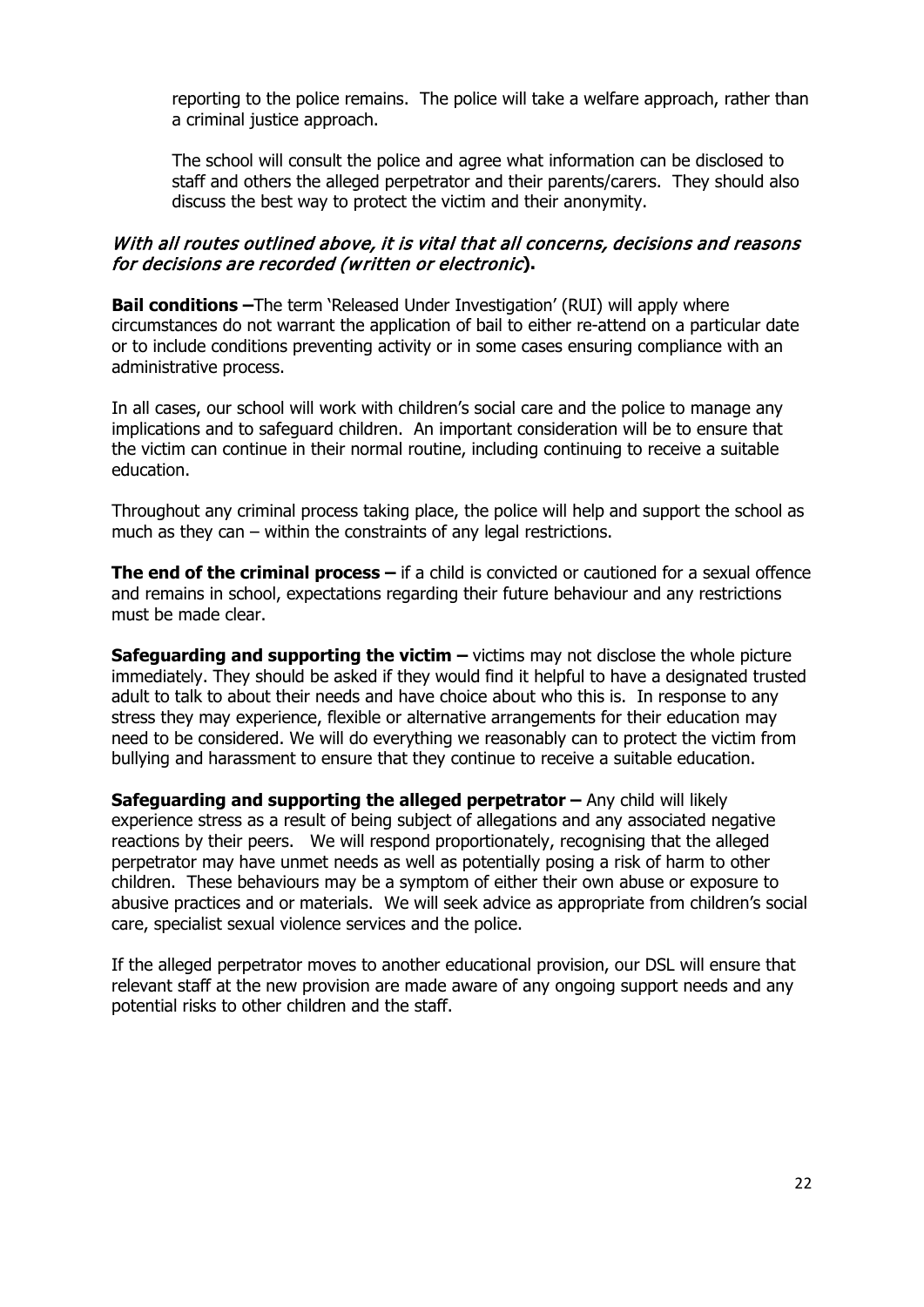# **Appendix 1**

# **Further Information – Safeguarding Children in Specific Circumstances**

## **a. Children and the court system**

Guidance is available for when children are required to give evidence in **criminal courts**  [5-11 year olds](https://www.gov.uk/government/publications/young-witness-booklet-for-5-to-11-year-olds) and [12-17 year olds.](https://www.gov.uk/government/publications/young-witness-booklet-for-12-to-17-year-olds)

Making arrangements for children via the **family courts** following separation can be stressful and entrench conflict in families. The Ministry of Justice has launched useful online guidance [Get help with child arrangements](https://helpwithchildarrangements.service.justice.gov.uk/) (also known as contact, access or custody).

## **b. Children with Disabilities or Special Educational Needs**

Our school is committed to ensure that children with disabilities or special educational needs have exactly the same human rights to be safe from abuse and neglect, to be protected from harm and achieve the same outcomes as non-disabled children. We recognise that disabled children do however require additional action because they can experience greater vulnerability as a result of negative attitudes and because they may have additional needs relating to physical, sensory, cognitive and/or communication impairments.

This understanding is incorporated into our staff training, so that we all remain vigilant to identifying the additional vulnerabilities for these children in our care and provide the appropriate level and type of pastoral support.

## **c. Children with a family member in prison**

These children are at risk of poor outcomes including poverty, stigma, isolation and poor mental health. [NICCO](https://www.nicco.org.uk/) (National Information Centre on Children of Offenders) provides information to support professionals working with offenders and their children, to help mitigate negative consequence for those children.

## **d. Child Sexual Exploitation (CSE)**

CSE is a form of sexual abuse where children are sexually exploited for money, power or status. It can involve violent, humiliating and degrading sexual assaults. In some cases, young people are persuaded or forced into exchanging sexual activity for money, drugs, gifts, affection or status. Consent cannot be given, even where a child may believe they are voluntarily engaging in sexual activity with the person who is exploiting them. Exploitation can also happen on-line.

Our school will support the multi-agency activity to combat these crimes and help to divert and support any young pupils affected by CSE. We will follow the HSCB protocol for identifying and managing cases of CSE and promote the use of the HSCB's [SAFEGUARD](http://www.harrowlscb.co.uk/wp-content/uploads/2015/05/S-A-F-E-G-U-A-R-D-cse-identification-tool.pdf)  [Identification Tool](http://www.harrowlscb.co.uk/wp-content/uploads/2015/05/S-A-F-E-G-U-A-R-D-cse-identification-tool.pdf) Identification tool in our child protection training. Also see section 'Child on Child Sexual Violence and Sexual Harassment.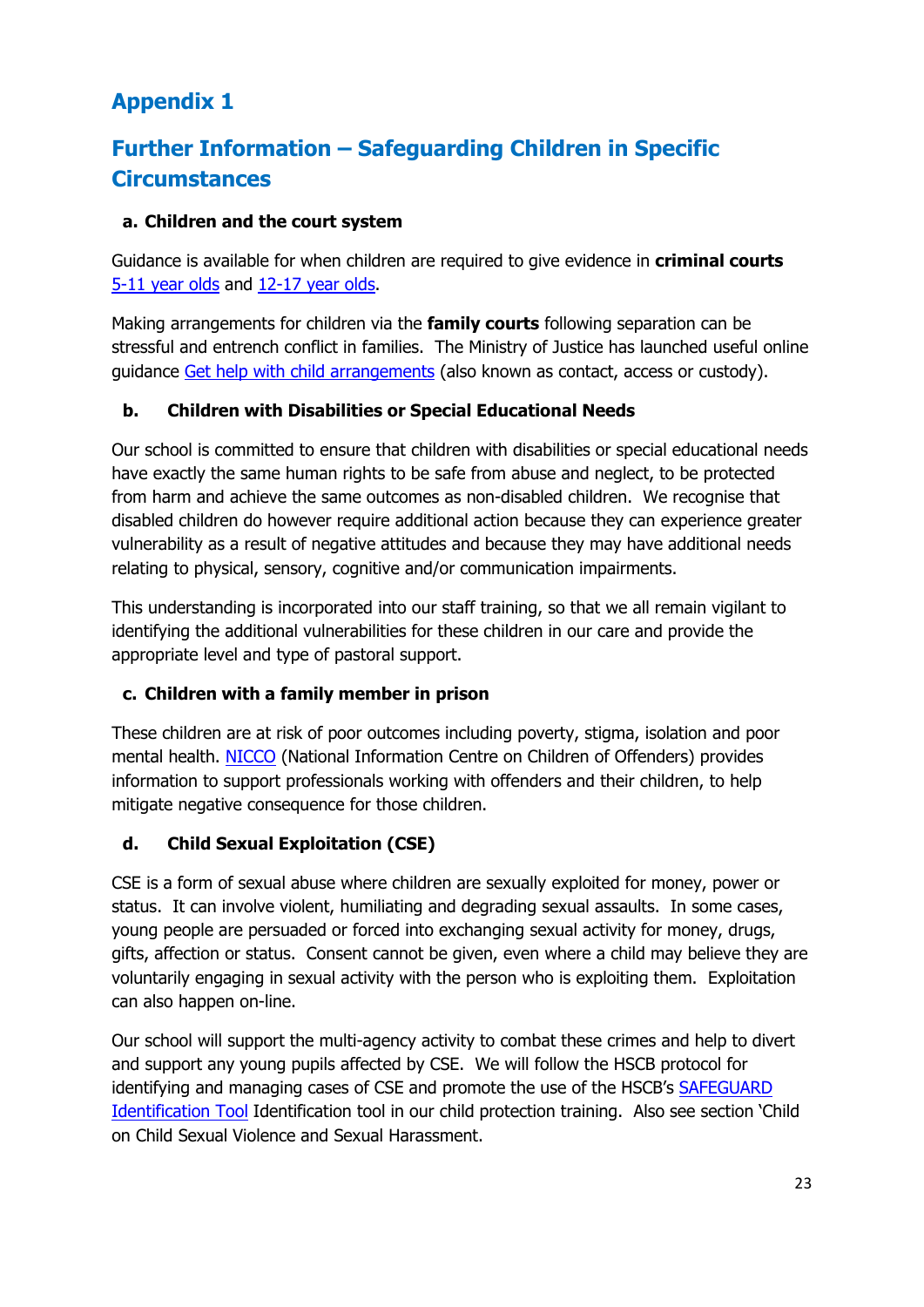## **e. Child criminal exploitation, gangs and youth violence**

Schools are increasingly recognised as places where early warning signs can be spotted that younger children may be at risk of getting involved in gangs or youth violence. Crucial preventive work can be done at this stage to prevent negative behaviour from escalating and becoming entrenched. We recognise that even low levels of youth violence can have a disproportionate impact on a pupil or the wider school/community environment. We will therefore, support children in developing safeguarding skills to prevent involvement in risky behaviours, and where serious concerns arise, we will work collaboratively with our partner agencies to help prevent escalation of harm.

For further information refer to government guidance advice to schools on gangs and youth [violence](https://www.gov.uk/government/publications/advice-to-schools-and-colleges-on-gangs-and-youth-violence) and [Preventing serious violence: a multi-agency approach.](https://www.gov.uk/government/publications/preventing-serious-violence-a-multi-agency-approach)

Support for young people affected by gang association can be obtained via [London gang](https://saferlondon.org.uk/services/london-gang-exit/)  [exit](https://saferlondon.org.uk/services/london-gang-exit/)

# f. **County Lines**

This is a geographically widespread form of criminal activity involving drug networks or gangs that groom and exploit children and young people to carry drugs and money from urban areas to suburban and rural or seaside areas. Missing episodes can be an important identifying factor, where the victim may have been trafficked for these purposes. In close working relationship with our local MASH a referral to the National Referral Mechanism will be considered for any such concerns.

Further advice can be obtained from Home Office guidance [Criminal exploitation of children](https://www.gov.uk/government/publications/criminal-exploitation-of-children-and-vulnerable-adults-county-lines)  [and vulnerable adults -](https://www.gov.uk/government/publications/criminal-exploitation-of-children-and-vulnerable-adults-county-lines) county lines

## **g. Domestic Abuse**

Our school recognises the immediate and long-term impact of domestic abuse on a child's development and emotional wellbeing. All staff will remain vigilant to identifying the signs so that early help and protective action can be instigated where appropriate. We endeavour to provide the child with a safe and caring environment at school to help mitigate the impact of home-life stresses.

Any notifications received from the police/MASH of domestic abuse incidents, will be promptly reviewed by our DSL. This will enable our school to respond appropriately to the impact on the child/young person and to share any additional information with MASH to assist in the overall identification and assessment of risk

## **h. So called 'honour-based' violence (HBV)**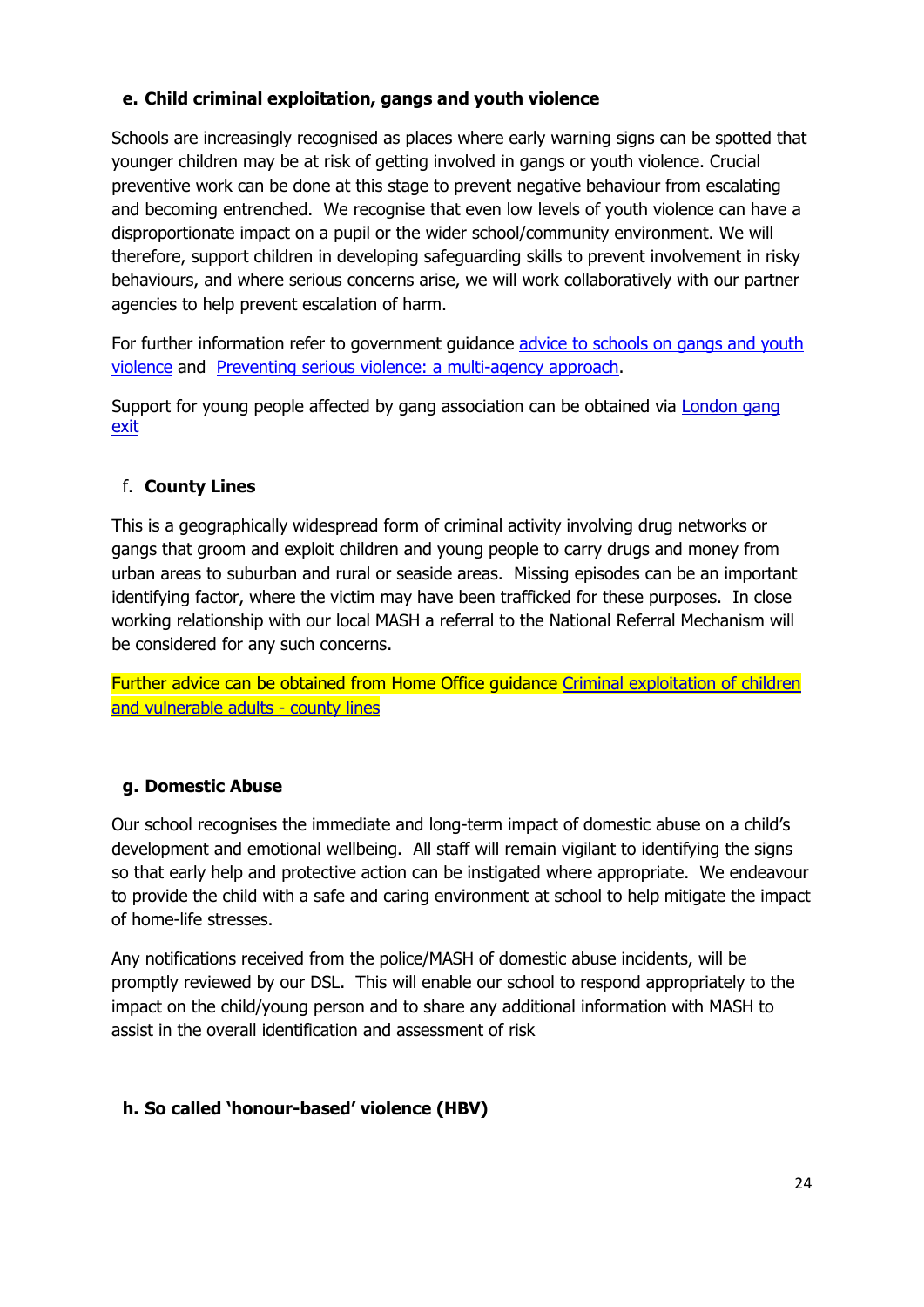HBV encompasses incidents or crimes which have been committed to protect or defend the honour of the family and/or the community e.g. female genital mutilation, forced marriage, and breast ironing. All related concerns will be referred to our DSL, who as appropriate will activate safeguarding procedures.

# **i. Female Genital Mutilation (FGM)**

In our school we recognise that whilst there is not necessarily an intention to harm a girl through FGM, the practice has serious short and long term medical and psychological implications. We are committed to work with families, partner agencies to promote understanding and safeguard pupils who may be at risk of this practice.

We aim to work sensitively with community groups where this may be a cultural belief and practice, however we will act to safeguard and promote our pupils welfare where required and will fulfil our duties under the Female Genital Mutilation Act 2003 (as inserted by section 74 of the *Serious Crime Act 2015*). This places a statutory duty upon teachers to personally report to the police cases where they discover that an act of FGM appears to have been carried out on a girl under 18.

Where it is suspected that a girl is at risk of FGM being undertaken then normal child protection procedures must be followed.

Further information can be found in:

[Multi-agency statutory guidance on female genital mutilation](https://www.gov.uk/government/publications/multi-agency-statutory-guidance-on-female-genital-mutilation) and

[Mandatory reporting of female genital mutilation -](https://www.gov.uk/government/publications/mandatory-reporting-of-female-genital-mutilation-procedural-information) procedural information

## **j. Forced Marriage**

A forced marriage is one entered into without the full and free consent of one or both parties and where violence, threats or any other form of coercion is used to cause a person to enter into a marriage. A lack of consent can be where a person does not consent or where they cannot consent e.g. if they have learning disabilities. There can also be links to Honour Based Violence.

Our school recognises that it has an important role in safeguarding children from forced marriage by educating pupils about the law and their rights and in identifying signs of risk. Further information can be found in [Government Guidance on Forced Marriage](https://www.gov.uk/guidance/forced-marriage)

## **k. Homelessness**

Our staff will alert the DSL of families becoming or at risk of becoming homeless, so that the DSL can refer to housing services at the earliest opportunity. Indicators for the risk of homelessness can include debt, rent arrears, domestic abuse and anti-social behaviour, as well as the family being asked to leave a property. Duties introduced under The Homelessness Reduction Act 2017 shift focus to early intervention. For further information refer to [Homeless Reduction Act Factsheets.](https://www.gov.uk/government/publications/homelessness-reduction-bill-policy-factsheets)

## **l. Homestay - Children staying with host families**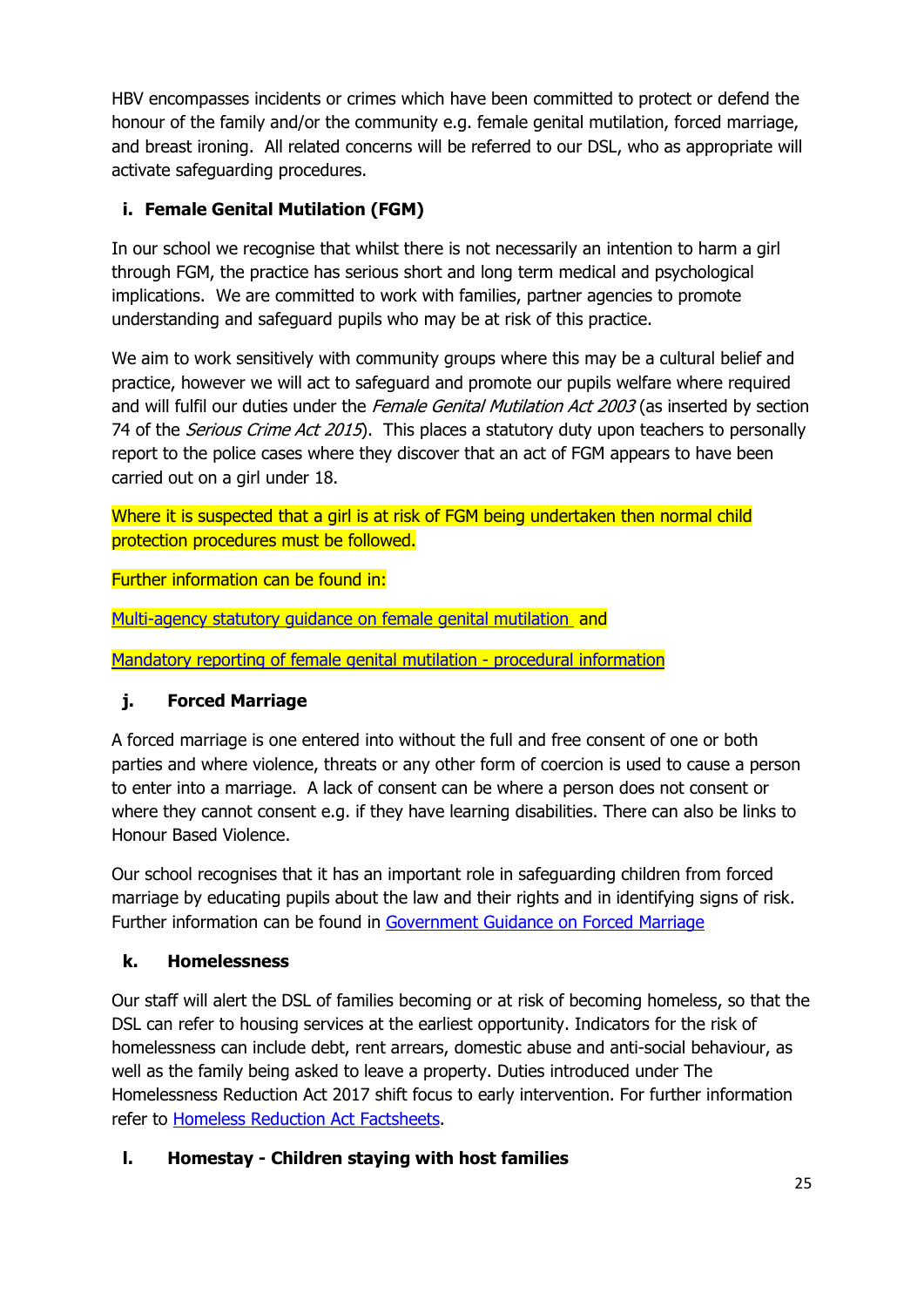Pupils may as part of their learning experience, stay for short periods with a host family (homestay) e.g. as part of a foreign exchange visit or sports tour. We will ensure the suitability of the adults in their respective families who will be responsible for the visiting child during the stay.

# **m. Missing Education or Missing from Home and Care**

Park High School will fulfil its statutory duty in notifying the local authority when removing a pupil's name from the admission's register outside of the normal transition points. We will make reasonable enquiries to establish the whereabouts of the child jointly with the local authority before deleting their name from the register. We will also notify the local authority within five days of adding a pupil's name at a non-standard transition point.

When one of our pupils goes missing from home or care we will contribute to the police and local authority's efforts to identify and locate the child by completing the [Grab Pack for a](http://www.harrowlscb.co.uk/wp-content/uploads/2015/06/GRAB-Pack-for-Missing-Children_Harrow-document.pdf)  [Missing Childr](http://www.harrowlscb.co.uk/wp-content/uploads/2015/06/GRAB-Pack-for-Missing-Children_Harrow-document.pdf)en. For further guidance see [Children missing education](https://www.gov.uk/government/publications/children-missing-education)

## **n. Preventing Radicalisation**

Our school recognises that protecting children from the risk of radicalisation is a part of our wider safeguarding duty to protect children from significant harm. Some young people may be more vulnerable to being groomed and this fact can be exploited by extremists. The internet and use of social media have become major factors in the radicalisation of young people and our school's E-safety policy and curriculum embeds understanding of these particular risks.

From  $1<sup>st</sup>$  July 2015, specified authorities including all schools (and since  $18<sup>th</sup>$  September 2015 all colleges) are subject to a duty under the Counter Terrorism and Security Act 2015, to have due regard to the need to prevent people from being drawn into terrorism.

This duty is known as the Prevent duty. [Protecting children from radicalisation: the prevent](https://www.gov.uk/government/publications/protecting-children-from-radicalisation-the-prevent-duty)  [duty](https://www.gov.uk/government/publications/protecting-children-from-radicalisation-the-prevent-duty) provides guidance for schools and childcare providers on preventing children and young people from being drawn into terrorism.

Our school will help to identify young people at risk and work with local partnership arrangements including the *Channel Programme* to help support and divert any young people from associated harm: Click here for further guidance [Channel Duty Guidance](https://www.gov.uk/government/uploads/system/uploads/attachment_data/file/425189/Channel_Duty_Guidance_April_2015.pdf)

## **o. Private Fostering**

We recognise the importance of identifying children in Private Fostering arrangements so that their needs can be fully assessed by the local authority. At Park High School we will confirm the status of every pupil's care arrangements on admission (or when a pupil's care arrangements change) and notify the local authority of any known or suspected Private Fostering arrangement. We will support any subsequent assessment and remain alert to any additional needs that children placed away from their immediate families might face. Click here for information on what constitutes [private fostering](http://www.harrow.gov.uk/download/downloads/id/6620/privtae_fostering_leaflet) and here for details of The [Children's Act 1989: private fostering.](https://www.gov.uk/government/publications/children-act-1989-private-fostering)

## **p. Substance Misuse**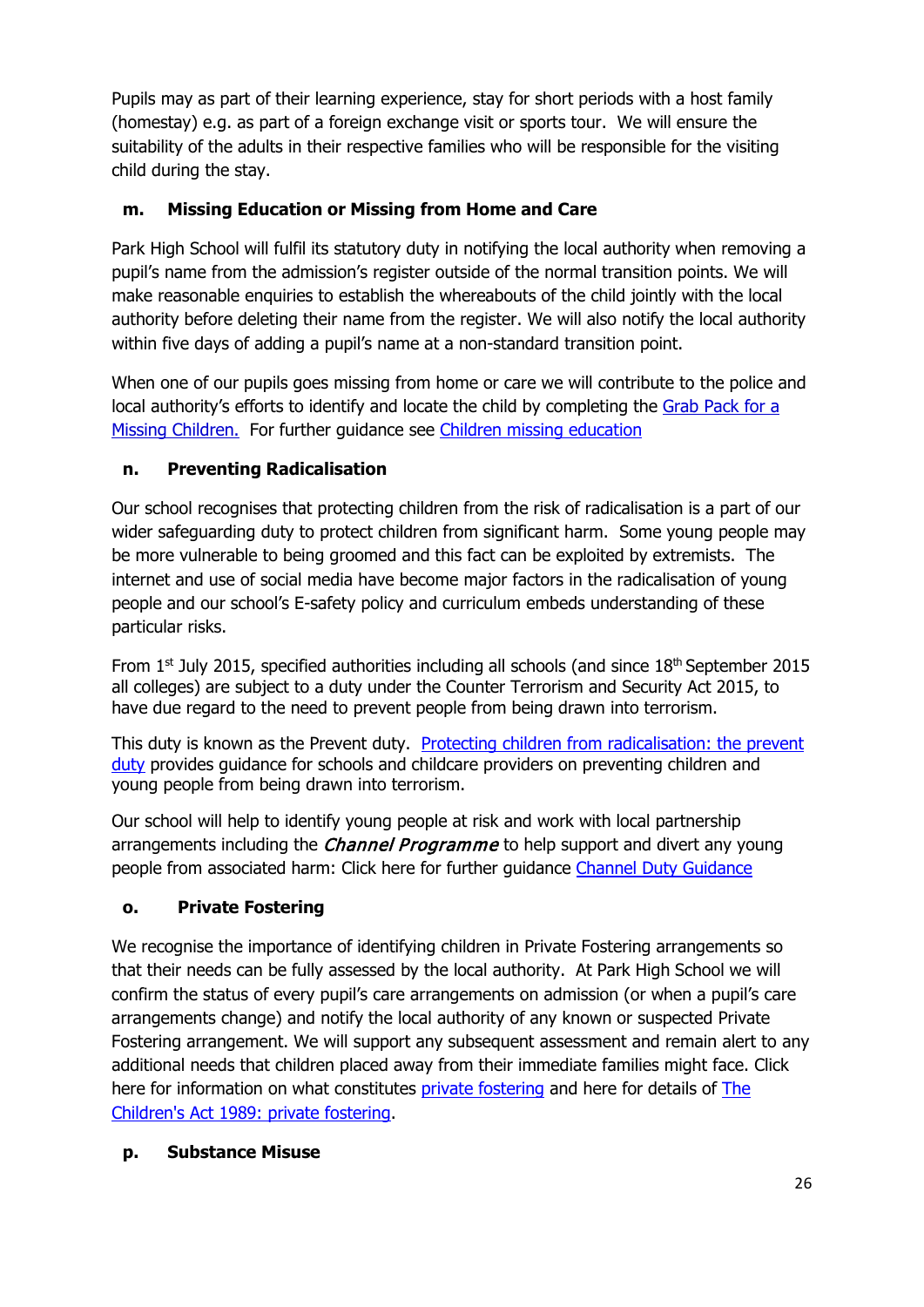**Pupils:** We recognise the clear role our school has to play in preventing drug misuse as part of our pastoral responsibilities. We will provide age appropriate information on drugs and alcohol and tackle problem behaviour, working with local partners to prevent drug or alcohol misuse. For further guidance refer to **DfE and ACPO Drug Advice for schools**. (ACPO has changed to the National Police Chiefs' Council).

**Parental Substance Misuse:** Substance misuse (drugs or alcohol) may impact on parental capacity and can significantly exacerbate other concerns such as domestic violence or mental health issues. We will remain vigilant in identifying and supporting pupils and their families facing such issues, and work in collaboration with other agencies where necessary to prevent significant harm.

## **q. Mental Health**

**Pupils:** Our school seeks to promote positive mental health in our pupils and to identify and address those with less severe problems at an early stage and build their resilience. We are also committed to identifying and supporting pupils with more severe needs and to help make appropriate referrals to specialist agencies such as Child and Adolescent Mental Health Services (CAMHS) where necessary. For further information refer to government guidance on [mental health and behaviours](https://www.gov.uk/government/publications/mental-health-and-behaviour-in-schools--2) to identify and support pupils whose behaviour suggests they have unmet mental health needs.

**Parental Mental Health:** We recognise that some parents with mental health issues may experience difficulties at times with their parenting responsibilities. We are committed to supporting such families and will endeavour to identify those who would benefit from early help from local services and work with them to avoid any adverse impact on their children. For further guidance refer to [Parental mental health](https://www.nspcc.org.uk/preventing-abuse/child-protection-system/parental-mental-health/)

## **r. Trafficking and Modern-Day Slavery**

Park High School will remain alert for children trafficked into the country who may be registered at our school for a term or longer, before being moved to another part of the UK or abroad. We will bear in mind that not all children who go missing from education have been victims of trafficking. For example, there may be instances of children from communities that move around – Gypsy, Roma, Traveller or migrant families – who collectively go missing from school. For further government guidance refer to [Safeguarding](https://www.gov.uk/government/publications/safeguarding-children-who-may-have-been-trafficked-practice-guidance)  [Children who may have been trafficked practice](https://www.gov.uk/government/publications/safeguarding-children-who-may-have-been-trafficked-practice-guidance) guidance.

## **s. Young carers**

13. With so many adult responsibilities, young carers often miss out on opportunities that other children and young people have to play and learn. We in schools are uniquely placed to identify and respond to concerns and 'triggers' where children and young people may require additional help as carers. We will aim to respond early with our own pastoral support and where appropriate seeking help from local authority support services for young carers.

# **Appendix 2**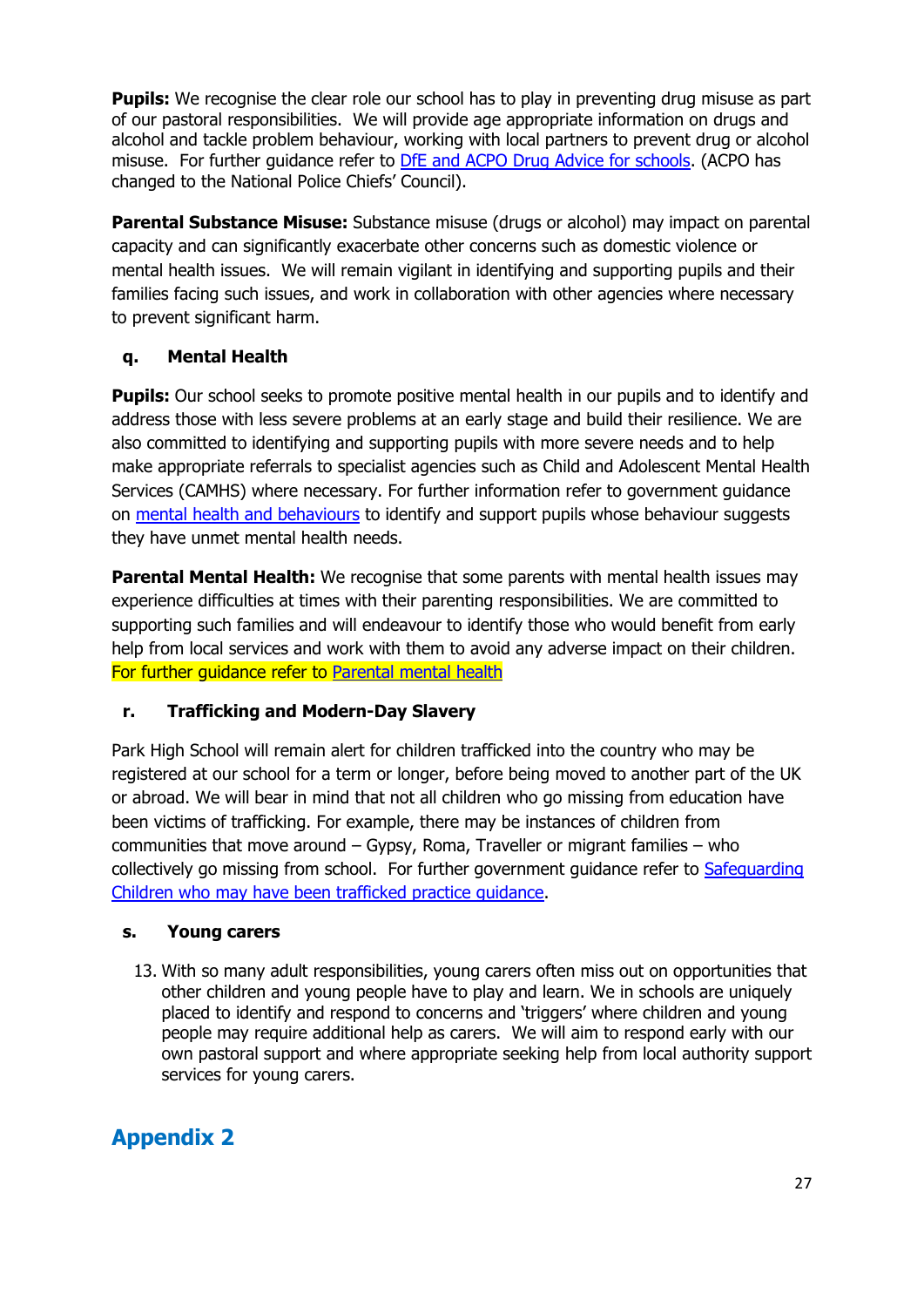## **Types of abuse and neglect**

#### **All school staff should be aware that abuse, neglect and safeguarding issues are rarely standalone events that can be covered by one definition or label. In most cases, multiple issues will overlap with one another.**

**Abuse**: a form of maltreatment of a child. Somebody may abuse or neglect a child by inflicting harm or by failing to act to prevent harm. Children may be abused in a family or in an institutional or community setting by those known to them or, more rarely, by others (e.g. via the internet). They may be abused by an adult or adults or by another child or children.

**Physical abuse:** a form of abuse which may involve hitting, shaking, throwing, poisoning, burning or scalding, drowning, suffocating or otherwise causing physical harm to a child. Physical harm may also be caused when a parent or carer fabricates the symptoms of, or deliberately induces, illness in a child.

**Emotional abuse**: the persistent emotional maltreatment of a child such as to cause severe and adverse effects on the child's emotional development. It may involve conveying to a child that they are worthless or unloved, inadequate, or valued only insofar as they meet the needs of another person. It may include not giving the child opportunities to express their views, deliberately silencing them or 'making fun' of what they say or how they communicate. It may feature age or developmentally inappropriate expectations being imposed on children. These may include interactions that are beyond a child's developmental capability as well as overprotection and limitation of exploration and learning, or preventing the child participating in normal social interaction. It may involve seeing or hearing the ill-treatment of another. It may involve serious bullying (including cyberbullying), causing children frequently to feel frightened or in danger, or the exploitation or corruption of children. Some level of emotional abuse is involved in all types of maltreatment of a child, although it may occur alone.

**Sexual abuse:** involves forcing or enticing a child or young person to take part in sexual activities, not necessarily involving a high level of violence, whether or not the child is aware of what is happening. The activities may involve physical contact, including assault by penetration (for example rape or oral sex) or non-penetrative acts such as masturbation, kissing, rubbing and touching outside of clothing. They may also include non-contact activities, such as involving children in looking at, or in the production of, sexual images, watching sexual activities, encouraging children to behave in sexually inappropriate ways, or grooming a child in preparation for abuse (including via the internet). Sexual abuse is not solely perpetrated by adult males. Women can also commit acts of sexual abuse, as can other children. The sexual abuse of children by other children is a specific safeguarding issue in education (see section 12, page 18).

**Neglect**: the persistent failure to meet a child's basic physical and/or psychological needs, likely to result in the serious impairment of the child's health or development. Neglect may occur during pregnancy as a result of maternal substance abuse. Once a child is born, neglect may involve a parent or carer failing to: provide adequate food, clothing and shelter (including exclusion from home or abandonment); protect a child from physical and emotional harm or danger; ensure adequate supervision (including the use of inadequate care-givers); or ensure access to appropriate medical care or treatment. It may also include neglect of, or unresponsiveness to, a child's basic emotional needs.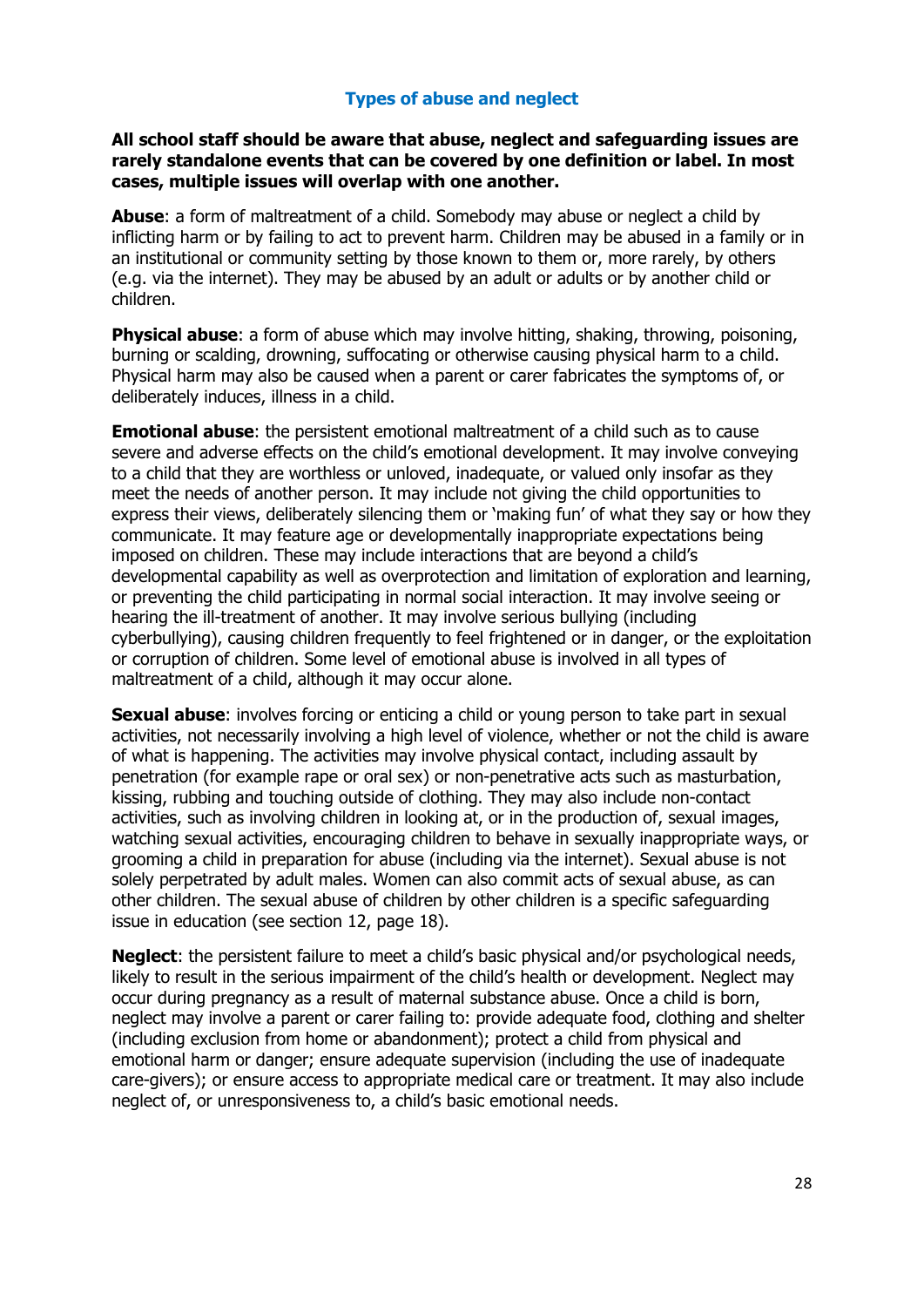# **Appendix 3**

# **Glossary**

## **Abuse and neglect**

These are forms of maltreatment of a child.

#### **Channel**

Channel is part of the Prevent strategy. The process is a multi-agency approach to identify and provide support to individuals who are at risk of being drawn into terrorism.

#### **Child Looked after**

"Child Looked after" (CLA) – is any child / young person who is either voluntarily placed (under Sec 20 Children Act 1989), or placed under a Care Order (Sec 31 Children Act 1989) with foster carers, kinship carers, in residential provision, or whilst subject to a Care order is residing with a parent/s.

#### **Child protection**

Process of protecting individual children identified as having suffered, or at risk of, significant harm as a result of abuse or neglect.

#### **Confidentiality**

Confidentiality is the process of handling information that is identified as being of a personal and sensitive nature.

#### **Early Help**

Early Help - is the provision of support to children and families by universal services or integrated teams

## **FGM (Female Genital Mutilation)**

Defined by the [World Health Organisation](http://www.who.int/en/) as 'all procedures that involve partial or total removal of the external female genitalia, or other injury to the female genital organs for non-medical reasons.'

#### **Local Authority Designated Officer (LADO)**

The LADO is responsible for the management and oversight of cases when there is an allegation or concern made against a person who works with children in connection with their employment or voluntary activities.

## **Local Safeguarding Children's Boards**

LSCBs are a statutory body established in each local authority area under Section 14 of the Children Act 2004. The purpose of LSCBs is:

a) to coordinate what is done by each person or body represented on the Board for the purposes of safeguarding and promoting the welfare of children in the area; and

b) to ensure the effectiveness of what is done by each such person or body for those purposes.

## **M.A.S.H.**

The Multi Agency Safeguarding Hub, which receives all new contacts and referrals passed from Park High school, gathers initial agency information to determine how to respond to a contact or referral. (Local Authorities may have different front door arrangements).

#### **[Prevent Duty](https://www.gov.uk/government/uploads/system/uploads/attachment_data/file/439598/prevent-duty-departmental-advice-v6.pdf)**

Prevent Duty is the legal obligation of schools to provide "due regard to the need to prevent people from being drawn into terrorism".

#### **Safeguarding Partners**

A safeguarding partner in relation to a local authority area in England is defined under the Children Act 2004 as: (a) the local authority, (b) a clinical commissioning group for an area any part of which falls within the local authority area, and (c) the chief officer of police for an area any part of which falls within the local authority area. The three safeguarding partners should agree on ways to co-ordinate their safeguarding services; act as a strategic leadership group in supporting and engaging others; and implement local and national learning including from serious child safeguarding incidents. To fulfil this role, the three